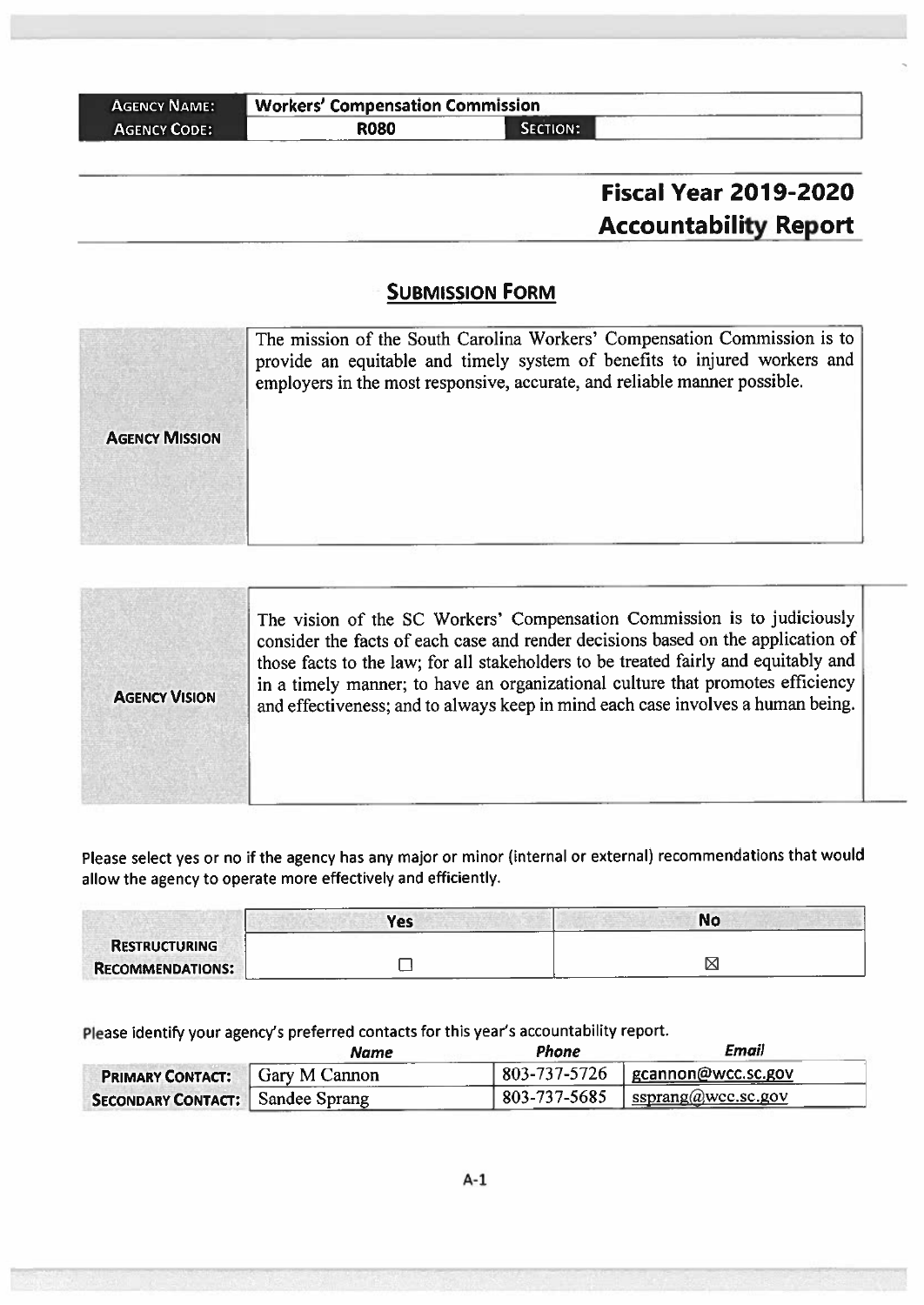| <b>AGENCY NAME:</b> | <b>Workers' Compensation Commission</b> |                 |
|---------------------|-----------------------------------------|-----------------|
| <b>AGENCY CODE:</b> | <b>R080</b>                             | <b>SECTION:</b> |

I have reviewed and approved the enclosed FY 2016-2017 Accountability Report, which is complete and accurate to the extent of my knowledge.

| <b>AGENCY DIRECTOR</b><br>(SIGN AND DATE):<br><b>(TYPE OR PRINT</b><br>NAME): | <b>Gary M Cannon</b> |              |
|-------------------------------------------------------------------------------|----------------------|--------------|
| <b>BOARD/CMSN. CHAIR</b><br>(SIGN AND DATE):                                  |                      | $Z_{0}Z_{0}$ |
| <b>(TYPE OR PRINT</b><br>NAME):                                               | T. Scott Beck        |              |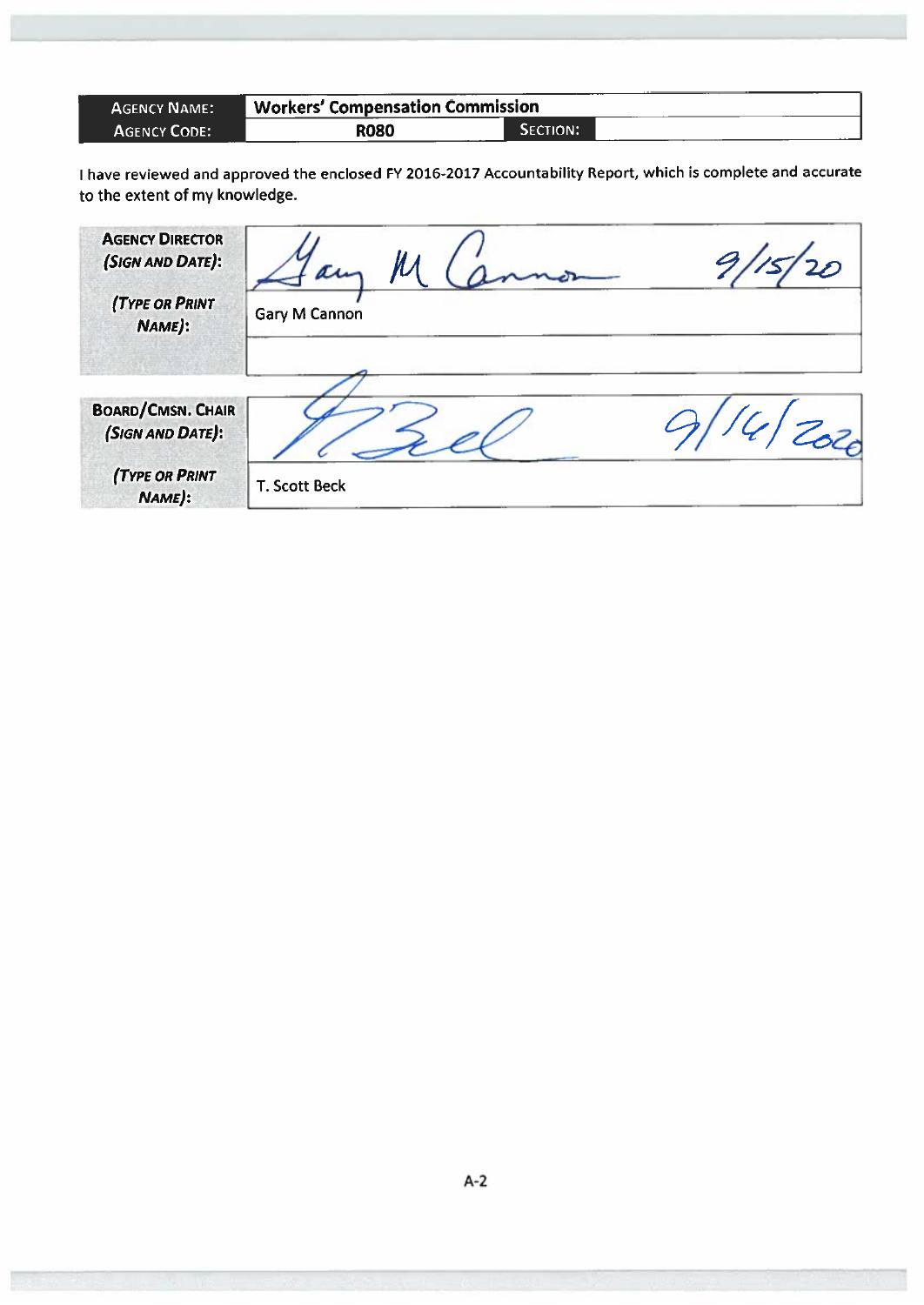| <b>AGENCY NAME:</b> | <b>Workers' Compensation Commission</b> |                 |  |
|---------------------|-----------------------------------------|-----------------|--|
| <b>AGENCY CODE:</b> | <b>R080</b>                             | <b>SECTION:</b> |  |

## **AGENCY'S DISCUSSION AND ANALYSIS**

Established in 1935 as the South Carolina Industrial Commission, the South Carolina Workers' Compensation Commission is charged with administration of the South Carolina Workers' Compensation Act (the Act) found in Title 42 of the Code of Laws of South Carolina. In accordance with the Administrative Procedures Act, the Commission also promulgates rules and regulations necessary to implement the provisions of Title 42. Every South Carolina employer and employee, with certain notable exceptions, is presumed to be covered by the Act. The system is based on a "no-fault" premise. The Act establishes "loss parameters" that limit the employers' losses to defined amounts while ensuring workers in South Carolina receive quality medical treatment and compensated wages if injured in the workplace.

Employers covered by the provisions of the Act are required to maintain insurance sufficient for the payment of compensation, or they may become self-insured by furnishing the Commission satisfactory proof of their ability to pay the compensation in the amount and manner due an injured employee. The South Carolina Department of Insurance is responsible for approving rates and classifications for all workers' compensation insurers.

Workers' Compensation Commission has a total of 63 authorized positions. During FY20 the Commission employed 51 FTEs and five temporary employees; 8 unclassified positions and 43 classified positions.

#### **Commissioners**

The Commission consists of seven Commissioners appointed by the Governor with the advice and consent of the Senate for terms of six years. The Governor designates one commissioner as Chairman for a term of two years. The Chair is the chief executive officer of the Commission and responsible for implementing policies established by the Commission in its capacity as the governing board. In its judicial capacity the Commissioners are responsible for hearing and determining all contested cases, conducting informal conferences, approving settlements, approving fee petitions and hearing appeals. The following is an organization chart.

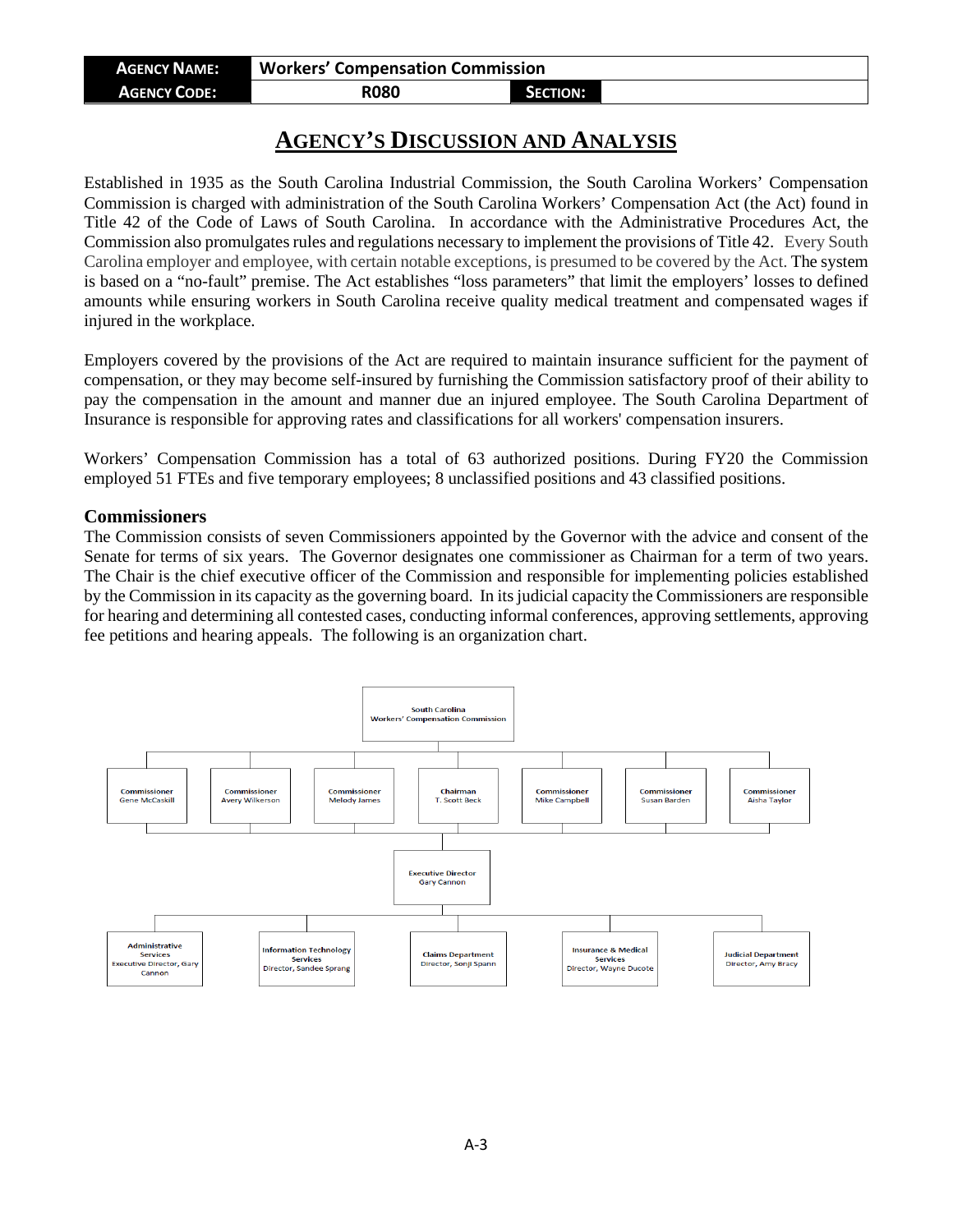| <b>AGENCY NAME:</b> | <b>Workers' Compensation Commission</b> |          |  |
|---------------------|-----------------------------------------|----------|--|
| <b>AGENCY CODE:</b> | <b>R080</b>                             | SECTION: |  |

#### **Administration**

The Commission's annual operating budget is categorized in five departments in the Annual Appropriations Act: Administration, Commissioners, Judicial Management, Insurance and Medical Services and Claims. The department directors report to the Executive Director. The Executive Director is responsible for direct oversight of the administrative support services, human resources, budgeting and finance, procurement, facility management and legal services. The Information Technology (IT) Services function is budgeted under Administration in the Appropriations Act, however the department operates like the other functional departments where the department head reports to the Executive Director. The IT Director reports to the Executive Director.

#### **Executive Director's Office**

The Executive Director's Office provides oversight of the administrative functions of the agency. This includes budget preparation, financial management and accounting, requisition and procurement, human resources, legal counsel, public information and ombudsman services.

As a result of the employee in the Finance Accounting Technician position leaving the employment of the Commission, management decided to contract with the SC Department of Administration for administrative support services. In July 2019 the Commission entered a Memorandum of Understanding with the SC Department of Administration for procurement services and finance and accounting services. The procurement services include purchasing solicitations, purchase order creation, purchase order sourcing, and procurement reporting. Finance and accounting services include general accounting, accounts receivable and payable, deposit processing, preparation of monthly financial reports, assistance with preparation of the annual operating budget, and completion of yearend reporting packages. This resulted in a savings of \$10,000 to the Commission. However, certain duties were retained in-house and assumed by the Executive Director's Executive Assistant. During FY20 the Executive Assistant processed ten purchase requisitions, 257 deposits, 639 invoices, and 131 travel expense reports.

As a part of the public information, outreach and ombudsman services the Executive Director's office logged 8,400 telephone communications, electronic and personal contacts with external stakeholders. Thirty-four general notices, policy advisories, updates and fourteen agendas and supporting documents for the Commission Business Meetings were posted on the Commission's website and emailed to 785 individuals and organizations on a distribution list. Fifteen email addresses were added to the list during FY20.

#### Office of the General Counsel

The Office of the General Counsel is part of the Executive Director's Office and operates with two FTEs, a General Counsel and Staff Attorney, and 3 part time Law Clerks. The General Counsel was directly involved in seven litigated cases in FY 2019-2020; three cases pending before the Court of Common Pleas, one case pending before the Chief Procurement Officer, and three cases pending before the SC Court of Appeals. General Counsel also advised on issues involving the State Ethics Commission and security matters with law enforcement. The Office of General Counsel Legal assisted the Commissioners with drafting orders, giving assistance an average of 3 times per week, and regularly consulted with Commissioners on questions of workers' compensation law and their judicial duties. The Office wrote twenty-two proposed orders for single Commissioners or the Full Commission.General Counsel also was the lead on developing the case study, coordinating staff involvement and was the primary presenter at Commission's annual "Nuts and Bolts" seminar for stakeholders.

The Staff Attorney oversees the enforcement of fines and penalties due the Commission through the use of Order and Rule to Show Cause Hearings. Staff Attorney represented the Commission in 101 cases set for these Hearings and appeared at nine Hearings resulting in Rule to Show Cause Orders. This number was significantly less due to Covid-19 restrictions.

#### **Human Resources**

The primary focus for Human Resources during fiscal year 2019-2020 was twofold. From July 2019 through February 2020 Human Resources was focused on providing staff with information regarding benefits and assisting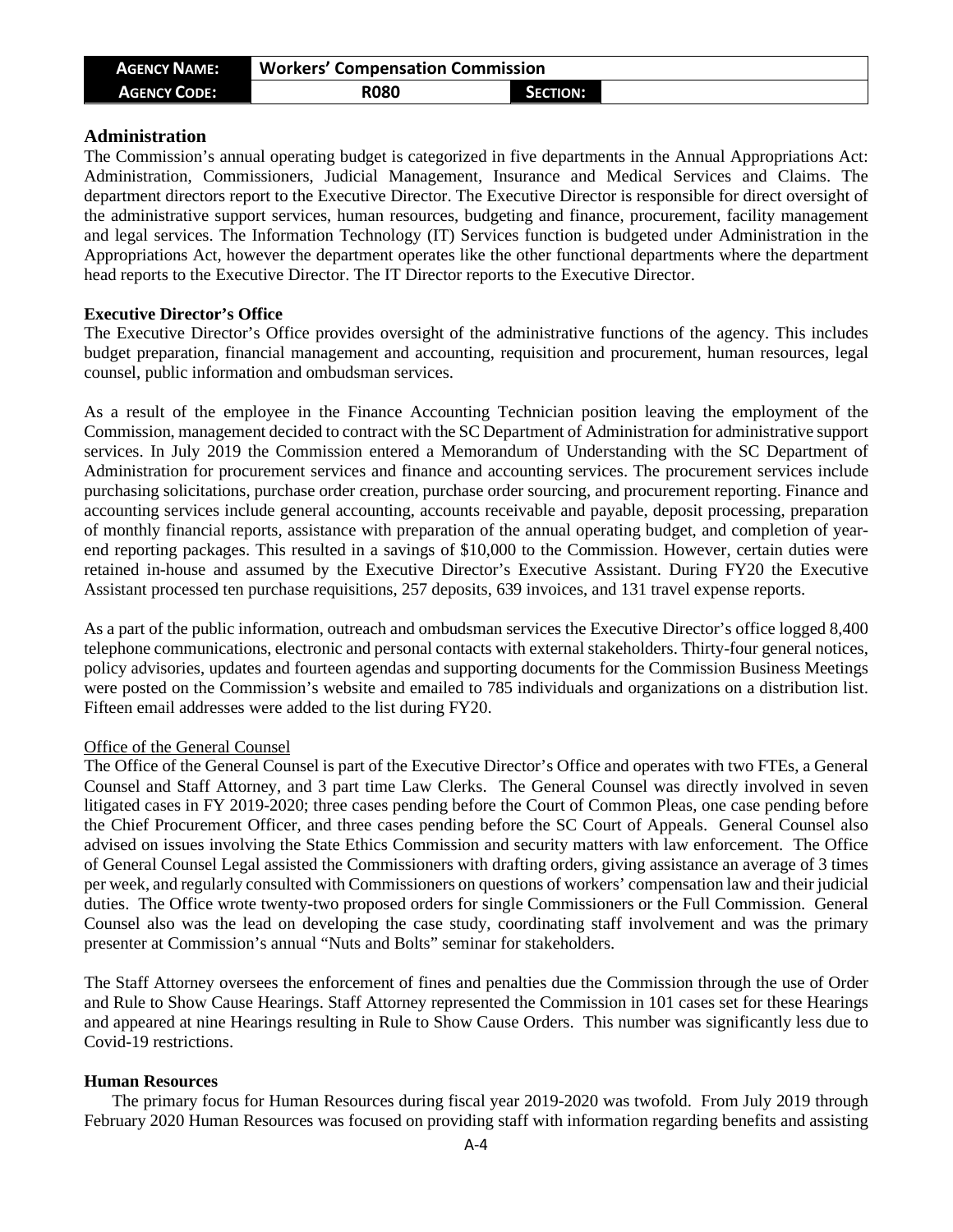| <b>AGENCY NAME:</b> | <b>Workers' Compensation Commission</b> |          |  |
|---------------------|-----------------------------------------|----------|--|
| <b>AGENCY CODE:</b> | R080                                    | SECTION: |  |

them with Human Resource issues. In addition, the HR Manager worked to recruit, train, measure and evaluate performance and to provide data to support recommended changes in policies and procedures. In 2019 the HR Manager attended two PEBA training sessions, and two SCEIS training sessions. Additionally, the HR Manager attended and participated in the annual State SHRM conference, in two State HR Advisory meetings and was asked to join the State Training and Development Consortium. The Commission had fifty-three approved FTEs. During FY20, one employee retired, on part-time intern separated, one employee was promoted internally, and one new staff member was hired from eighty-one applications. Three law clerk interns were employed during the summer and assigned to the General Counsel's office during this period.

Beginning in March 2020 the HR Office took on additional responsibilities related to COVID-19. This included preparing work from home policies, procedures, setting expectations, and providing employees Personal Protective Equipment, signage, and sanitation supplies for employees working on-site and coordinating the delivery of equipment for employees working from home. Written and oral communications occurred with the employees regarding the COVID-19 virus. Daily, the HR Manager was required to report to State HR (DSHR) the number employees are working onsite, the number are working from home, the number on leave because of COVID-19 and the number using sick/annual leave. Since March 23, 2020 the South Carolina Workers' Compensation Commission has had a daily average of 14 employees working onsite, thirty-nine employees working off-site and one employee using authorized sick or annual leave. To monitor production levels of employees working off-site, the HR Manager received production reports from the department directors. The information was summarized into a weekly report for management's review.

#### **Information Technology Department**

The IT Department is staffed with 5 employees who support the internal stakeholders by providing the appropriate technology to allow staff to work efficiently. The department supports the agency's external stakeholders by providing assistance with EDI transmissions, electronic submission of files, and end user support of the eCase portal. During FY20, the IT Department's resources were challenged to maintain agency operations while dedicating 4 staff to the Legacy Modernization Project, KERMIT. Despite all efforts by the agency, the deficiencies in the functionality of the system developed by vendor were so significant, the implementation was stopped, and the legacy system was re-activated. Subsequently, the vendor walked away from the project, discontinuing their effort to correct the system's issues. The Commission filed a Request for Resolution for breach of contract against vendor with the Procurement Department of the State Fiscal Affairs Authority. The IT Team then engaged with Microsoft to complete a gap analysis of the system. This analysis is on-going and will assess the scope of the problems in the KERMIT system, helping the Commission to define the most efficient path to the completion and implementation of a fully functional system.

Early in FY20, the IT department configured one of the Commission's hearing rooms with the technology needed to conduct virtual hearings. This, along with the department's standardization on laptops, positioned the agency to efficiently and effectively transition 80% of staff to a remote work strategy. The IT department continues to be very successful in executing all measures needed to enable and support a remote workforce and provide technology to ensure the continuity of business operations during these unusual times.

#### **Insurance and Medical Services**

The IMS Department is divided into three functional divisions: Coverage and Compliance, Medical Services and Self-insurance.

#### Coverage and Compliance Division

Coverage is responsible for receiving all first reports of injury in order to ensure employers have workers' compensation insurance for the injured employee. The number of accidents reported to the Commission during FY20 was 64,093. This reflects a 2% increase over the number report in the previous year. Of the number reported 39,100 were Minor Medical Reports which involved no lost time and the cost of medical was less than \$2,500. The number of cases re-opened totaled 2,732 which reflects a 11% decrease in the number reported last year.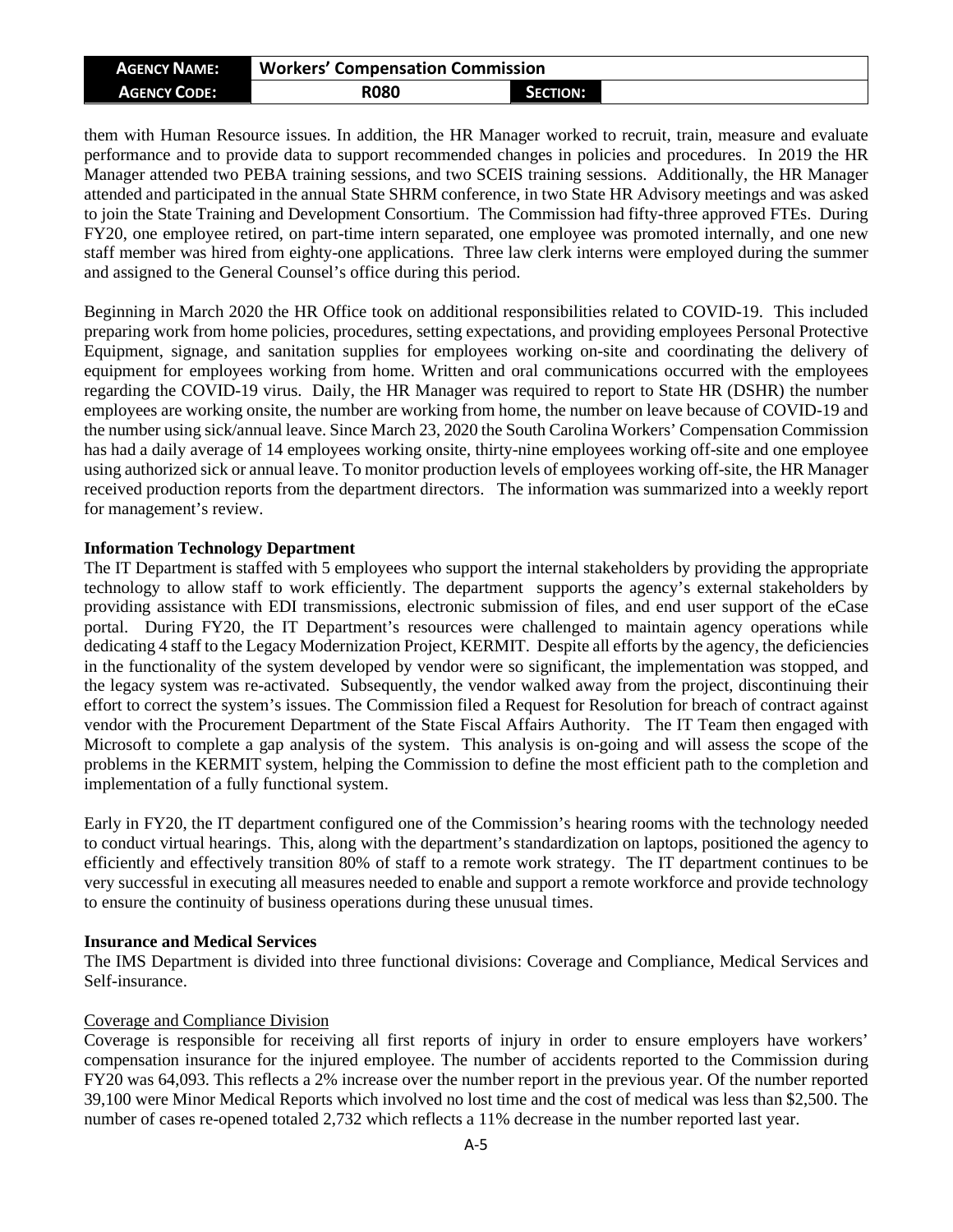| <b>AGENCY NAME:</b> | <b>Workers' Compensation Commission</b> |                 |  |
|---------------------|-----------------------------------------|-----------------|--|
| <b>AGENCY CODE:</b> | R080                                    | <b>SECTION:</b> |  |

Employers meeting certain statutory requirements are required to carry workers' compensation insurance for their employees. The Compliance Division verifies employers are complying with the coverage requirement by examining each first report of injury filed with the Commission, reviewing quarterly wage and employment data obtained from the Department of Employment and Workforce (DEW) for the 62,000 employers in the State and following up on individual citizen reports of potential non-compliance by employers. During FY20 the Division caused 469 employers to obtain insurance coverage for approximately 3,813 previously uninsured workers. A total of \$1.1 million in fines and penalties were collected from these violations. The Division is responsible for collecting unpaid fines from insurance carriers for failure to submit required reports in a timely manner. Failure to pay the fine results in a Rule to Show Cause Hearing before a Commissioner. Two hundred sixy-eight cases cases were set for Rule to Show Cause Hearings, resulting in \$70,525 fines being collected.

#### Medical Services Division

The Medical Services Division is responsible for overseeing the implementation of the medical fee schedules which establishes a maximum allowable payment for services provided in workers' compensation injuries. The In-hospital Fee Schedule and the Ambulatory Surgery Fee Schedule values are updated January 1 with the Center for Medicare and Medicaid Services (CMS). The values for these schedules are calculated by using the CMS values plus 40%. The Medical Services Provider Manual (MSPM) is updated annually in April. The maximum allowable payment is calculated by using medical codes from the American Medical Association, values established by the CMS and a dollar-based conversion factor approved by the Commission. The Commission has a formal dispute process for medical service providers and insurance carriers to utilize when billing and payment disputes arise. In FY20 the Division responded to 134 formal disputes through the Medical Fee Dispute Process as well as responding to 964 general inquiries from medical service providers and payers.

#### Self-Insurance Division

The Commission approves all applications for employers to be self-insured for workers' compensation insurance. The Self-Insurance Division of the IMS Department is responsible for reviewing all applications and to ensure the employer meets and maintains the qualifications and financial requirements to be approved to self-insure. During FY20 the Division recommended and the Commission approved 128 applications for self-insurance. The Division oversees eighty-five self-insured employers and nine funds providing coverage to over 60,000 workers. Forty-eight audits were conducted to monitor the financial stability of the self-insured employers and funds. The Division collects the 2.5% Self-Insurance Tax on the calculated premiums of self-insurers which resulted in \$4.7 million being collected. \$2.4 million was remitted to the State General Fund.

#### KERMIT and COVID 19

During FY 19-20 the processes and production of the IMS department were significantly impacted by two major factors. The first factor was the preparation for the implementation of the Commission's new claims management system, KERMIT. Significant amounts of time and resources were spent on planning, training, coordinating, and implementing the new KERMIT system whose launch was unsuccessful. KERMIT's failure to launch impacted the compliance division's ability to enforce employer and carrier compliance, which resulted in reduced fine assessments and collections. The second factor was the COVID-19 pandemic. The pandemic forced the employees of the IMS Department to work from home which slowed the production time for the compliance division. Additionally, the Department had difficulties contacting employers to verify coverage, require them to obtain coverage and collect fines assessed for not having coverage.

#### **Claims Department**

The Claims Department processes periodic reports filed by carriers, reviews all final settlements and responds to request for claims history data. During FY20, the department processed 25,252 initial notices/termination of payments (Forms 15,15II, 17), and 58,724 Carrier's Periodic Report (Form 18). The department continues to encourage the use of electronic filing. Of total Form 18s received, 32,325 were filed electronically through Electronic Data Interface (EDI); 20,331 were filed as an attachment to an email and 3,664 were received through the US Postal Service. The Department processed 9,979 Clinchers, 2,504 Form 16s, and 165 Third Party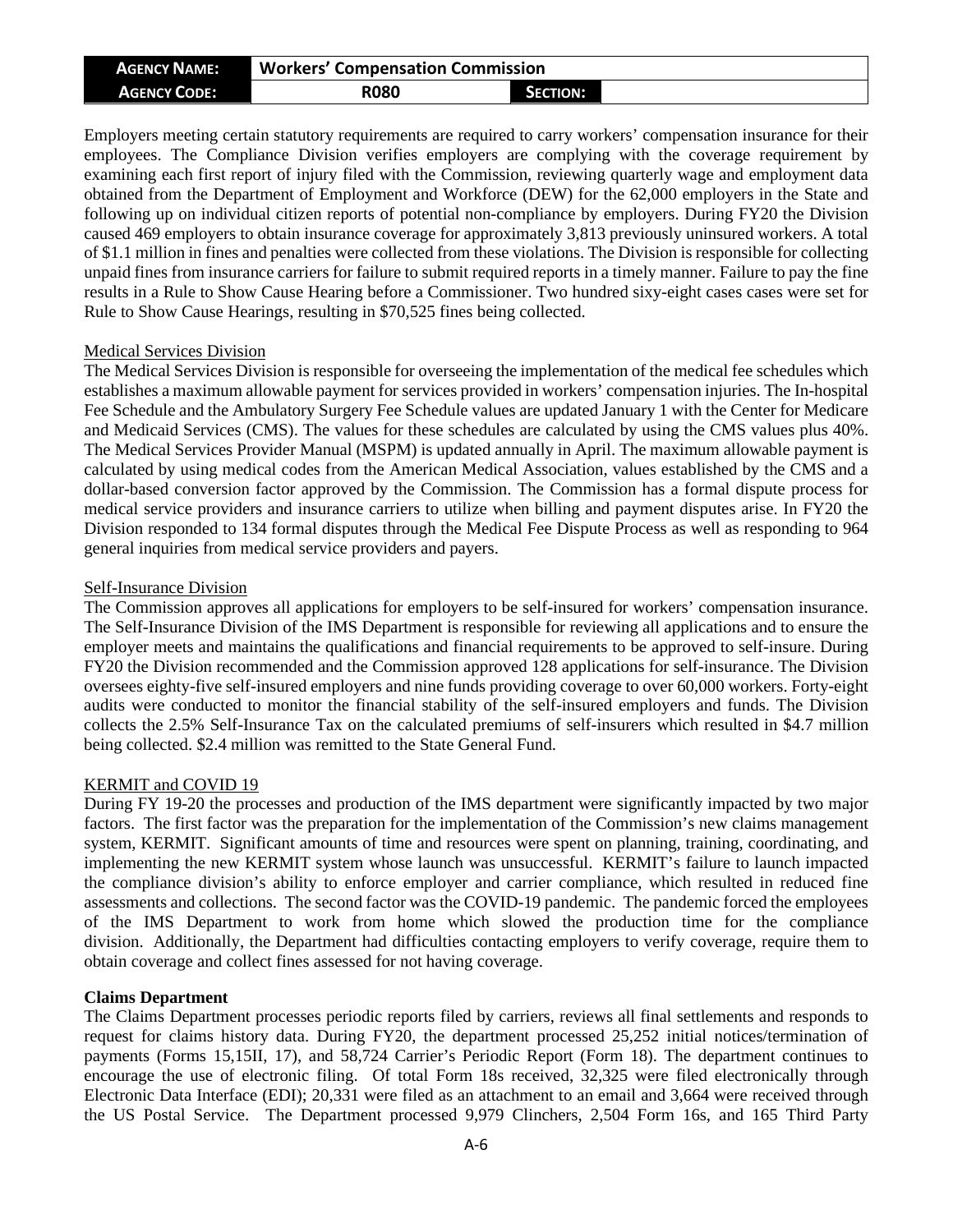| <b>AGENCY NAME:</b> | <b>Workers' Compensation Commission</b> |                 |  |
|---------------------|-----------------------------------------|-----------------|--|
| <b>AGENCY CODE:</b> | <b>R080</b>                             | <b>SECTION:</b> |  |

Settlements. The Department continues to conduct outreach efforts to educate and inform stakeholders on the correct procedures for filing reports timely in order to avoid assessments of fines.

#### KERMIT

The Department Director was heavily involved in the planning and development of KERMIT. Other department employees were involved in the planning and development of business processes associated with their work. They also attended the regular reviews (SPRINTS) of the work prepared by the vendor. Department production was impacted during the implementation date scheduled for December and then re-scheduled for January. The existing system, Progress, was taken off-line in preparation of the launch in December. Stakeholders were unable to submit forms. As a result, the number of forms received and processed by the department during November and December decreased from a monthly average of 15,000 to 9,000. However, during January the number of forms received and processed was over 19,000. Revenues from assessment of fines were substantial lower during this period. The agency suspended the assessment of fines from December 1, 2019 to May 1, 2020. This resulted in a 45% decrease in the amount of revenue the agency received from these assessments.

#### COVID 19

COVID had little impact on the Claims Department. Four employees worked from home and four employees continued to work on-site to process incoming and outgoing mail, invoices, deposits and forms. The processing of Form 61 was changed to deliver the form to the Commissioner's office electronically as an attachment to an email rather than delivering the paper form.

#### **Judicial Department**

The Judicial Department monitors, reviews and assigns all contested workers' compensation cases for hearings with a single Commissioner, processing requests for scheduling Informal Conferences, and processing appeals of single Commissioner decisions and orders for hearing before an Appellate Panel. During FY20, the department processed over 33,000 pleadings, motions, appeals, and mediation documents. The department effectively continued to obtain and coordinate the use of 100 different locations across the state with local governments, educational institutions and state agencies to schedule venues for Single Commissioner Hearings and Informal Conferences in the seven jurisdictional districts.

#### Informal Conferences

An informal conference is an opportunity for the claimant and a representative of the employer's insurance carrier to meet with a Claims Mediator or a Commissioner to discuss the settlement of the claim. The Commission assigned 3,615 cases for Informal Conferences of which 2,422 were conducted. A Commissioner is responsible for conducting an Informal Conferences when an agreement is not reached during the meeting with the Claims Mediator or the medical costs exceed \$50,000. Fifty-six were conducted by Commissioners during FY20.

#### Single Commissioner Hearings and Other Case Related Activity

The deparment assigned 9,667 of cases to the Commissioners offices during FY20. This number is relatively the same as the previous year. The Commissioners conducted 677 hearings which was 10% less than the previous year. The Commissioners are responsible for all aspects of a case which includes more than hearing cases and issuing Decisions and Orders. During FY20 the Commissioners approved 11,312 settlements and 8,314 attorney fee petitions; issued 283 administrative orders; issued 2,432 single commissioner orders and 3,175 consent orders; conducted 1,725 clincher conferences and 415 pre-hearing conferences; reviewed 1,406 motions and approved 868 relief of counsel motions.

#### Processing Time

The amount of time for a disputed case to be resolved is critical to the employee and employer. Time will impact the cost of the claim to the employer in the form of temporary compensation. To the injured employee a delay may result in medical services not provided or payment not made to the injured worker in a timely manner. The Commission constantly monitors the average number of days for processing a hearing request and docketing a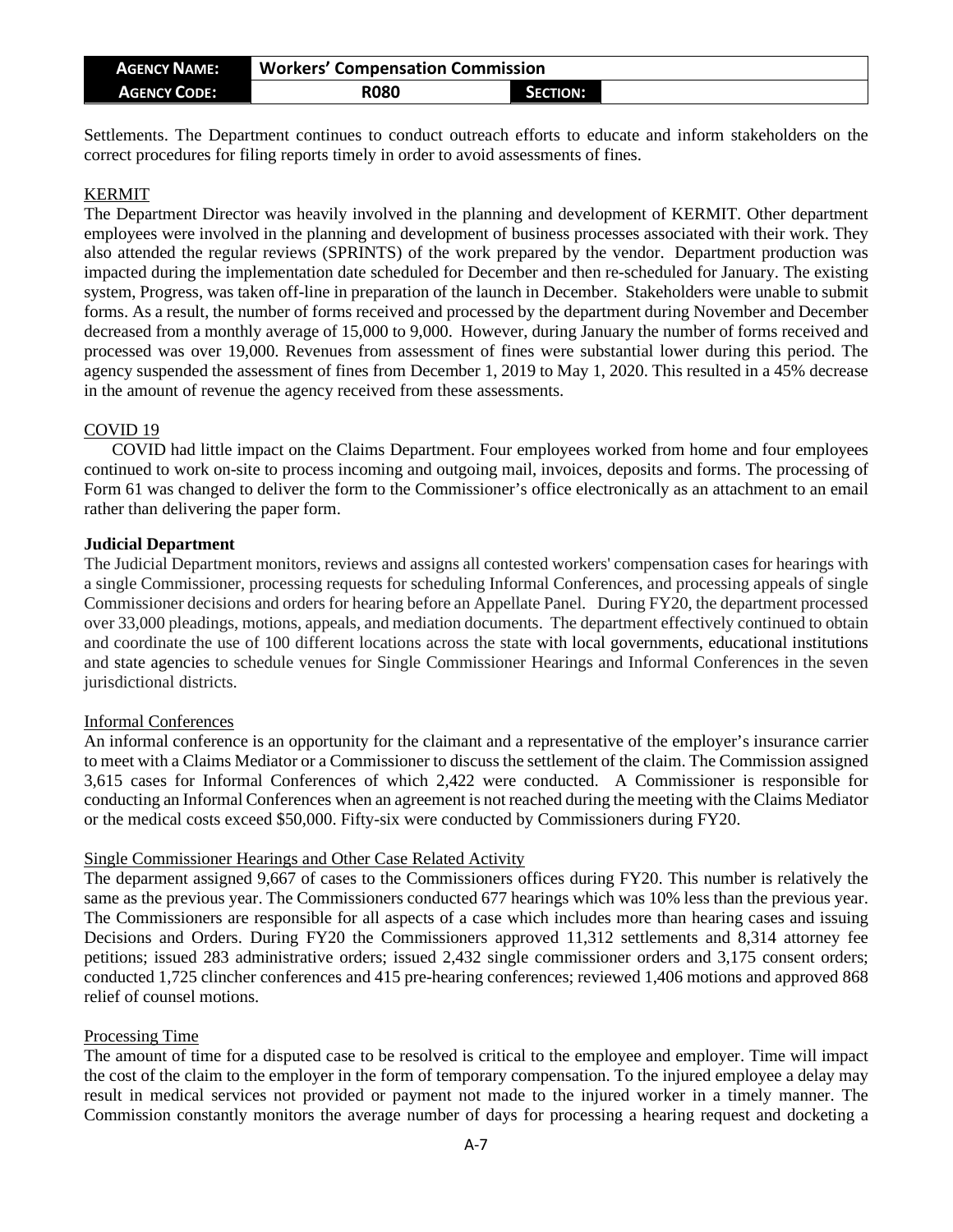| <b>AGENCY NAME:</b> | <b>Workers' Compensation Commission</b> |                 |  |
|---------------------|-----------------------------------------|-----------------|--|
| <b>AGENCY CODE:</b> | R080                                    | <b>SECTION:</b> |  |

hearing. The request is processed in an average of 30 days and a hearing is docketed in an average of 89 days. Both averages include the required notice period for each case. After the hearing the Commissioner issues order instructions within 90 days.

#### Full Commission Appellate Activity

During FY20 there was an overall decrease in the Appellate activity. Single Commissioner decisions appealed decreased by 42%; the number of cases reviewed by the Appellate Panels decreased by 42%; and the number of Appellate Panel decisions appealed to a higher court decrease 33%.

#### Mediations

During FY20 the Commission received 804 reports of mediation via the Form 70. Of those 606 were resolved, 186 failed to be resolved and twelve remained unresolved with pending issues. Eighteen mediations occurred as a result of an Order by a Commissioner.

#### KERMIT

The number of pleadings processed during the month of December decreased more than usual due to the system being off-line for in preparation of the launch of KERMIT. This resulted in the number of pleadings filed in January to be higher than normal. Judicial Department staff served as subject matter experts to assist the vendors in the planning and development of KERMIT. Further, staff participated in testing and training which required additional work hours to complete the daily work activities. As a result of KERMIT being taken offline after a failed implementation Progress was brought back on-line. This resulted in 500 Letters of Representation being removed from KERMIT and processed in Progress.

#### COVID 19

Processing and service delivery by the Judicial Department did not decrease as a result of COVID 19. Most of the Judicial employees began working from home March 2020. An average of two employees worked on site to process and prepare pleadings for distribution to the employees working off site. Other changes to business processes onsite related to the receipt and handling of US Mail. Mail was held for twenty-four hours before processing and the Commission stopped accepting personally delivered documents.

The number of single Commissioner hearings held began dropping in March and further dropped in April and May due to in-person hearings being suspended. In FY 18-19 hearings averaged sixty-three month but that decreased to an average of fifty-seven a month in FY19-20.

Appellate hearings were conducted electronically with the Commissioners participating from separate locations via Zoom.

#### **SC Department of Vocational Rehabilitation**

The Commission continues to foster the good working relationship with S.C. Vocational Rehabilitation Department (SCVRD) for the benefit of the injured workers in South Carolina to coordinate claimants' access to their services. SCVRD has one employee assigned the Commission to review claims and attend hearings and Informal Conferences to ascertain if the claimants would benefit from SCVRD services. SCVRD staff in local offices continued to access electronic portal to case records to contact claimants about SCVRD services. Due to the coronavirus, SCVRD was unable to contact workers' compensation claimants from April 1, 2020 through June 30, 2020. However, for the nine-month period the data was collected, 1,886 claimants were contacted, a 254% increase over FY18-19.

#### **Risk Assessment and Mitigation Strategies**

The greatest negative impact on the public for the Commission's failure to accomplish its goals and objectives would be an increase in time the injured worker is out of work; an increase in the medical cost and compensation cost for the injured worker; an increase in cost to the employer's workers compensation insurance and potentially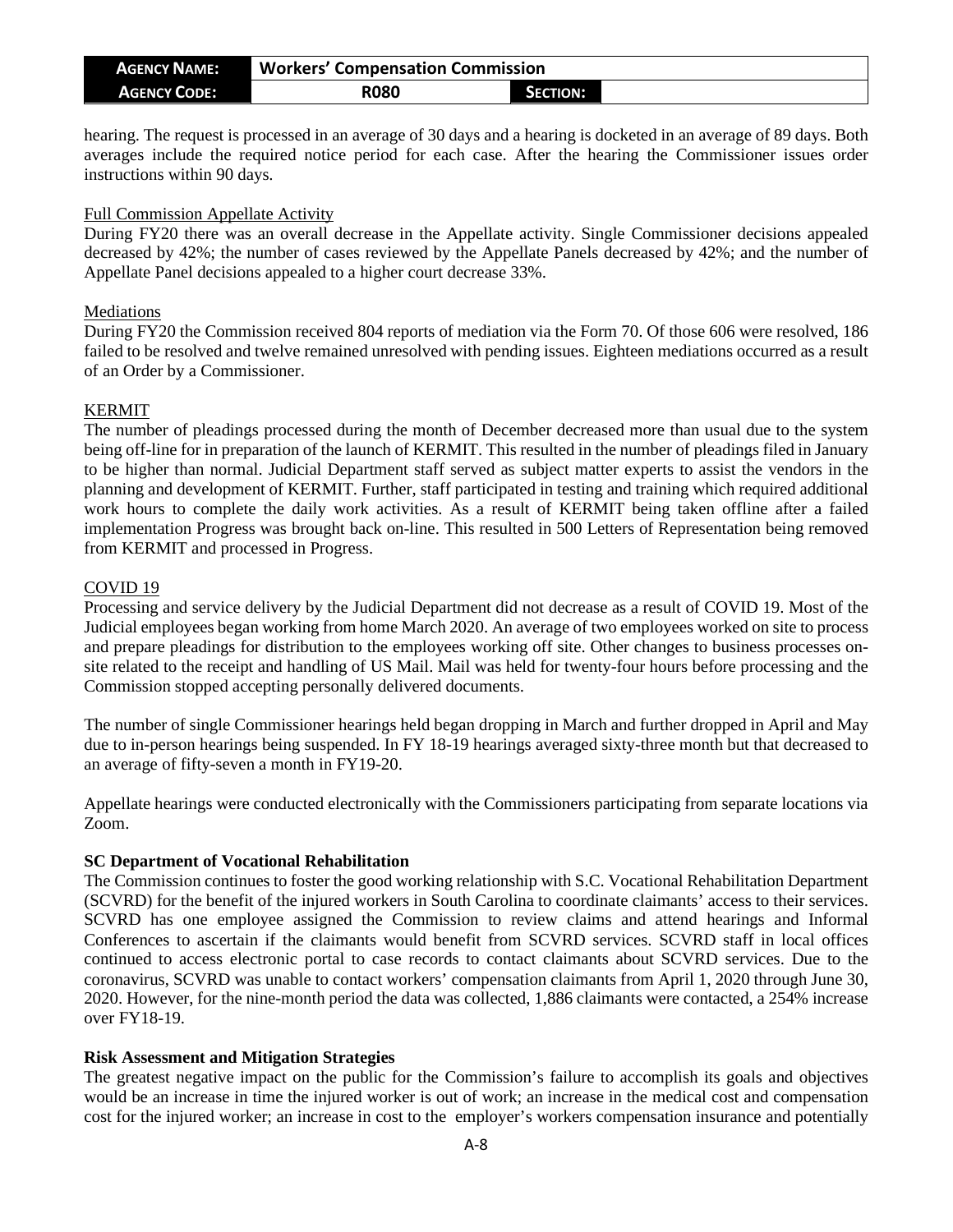| <b>AGENCY NAME:</b> | <b>Workers' Compensation Commission</b> |          |  |
|---------------------|-----------------------------------------|----------|--|
| <b>AGENCY CODE:</b> | R080                                    | Section: |  |

lost profits due to the loss of productivity. During the pandemic experienced during FY2020 the Commission was required to focus on changing the business processes to ensure the continuity in claims processing and adjudication of disputed claims so claimants continued to receive benefits afforded them under the Act in a fair and timely manner. The safety and well being of the Commission's personnel was foremost. Without staff resources to process claims and the Commissioners availability to conduct hearings the system would suffer greatly. The Commission implemented a plan to designate about 20% of the employees as essential and continue to work on site at the Commission's office. The Commission implemented CDC and DHEC recommended safety protocols for these employees. The remaining 80% of employees were able to work from home to perform their primary duties and responsibilities. The essential employees processed incoming mail, including pleadings, claims, forms, and deposits then forwarded those items to the appropriate employee working from home. The Commission was able to sustain a level of productivity like the pre-pandemic level. Fortunately, the existing IT infrastructure was adequate for the Commission to implement this plan.

While the Commission's IT Legacy System was adequate to allow this plan to be implemented it is woefully inadequate for the future. The Legacy System was 30 years old and major changes would be required for it to keep pace with requirements of a modern IT system. In 2018 the Commission embarked on a project to modernize the IT Legacy System by contracting with a vendor, evaluating business processes, and assisting the vendor with the development of the new system. The new system is designed to provide new functionality previously unavailable to stakeholders and increased security n to meet the state and federal requirements. The system allows stakeholders the ability to create and transmit electronic files and to make electronic financial transactions efficiently and securely thereby eliminating the need for paper forms, pleadings and checks.

During the second quarter of FY2020 the modernized system was scheduled to be implemented. During two unsuccessful launches of the new system, it failed to provide the required functionality which ultimately led to a dispute with the vendor indefinitely delaying the implementation. The dispute is currently before the State Procurement Office for review. The Commission is currently having a third party conduct a gap analysis of the new system to ascertain the functional deficiencies when compared to the functionality expected to be delivered by the vendor in the original contract.

The long-term risk to the agency lies with the ability to modernize the IT Legacy System. The General Assembly provided funding for elements of the project to date. However, until the dispute is resolved and a final of the functional deficiencies is determined, funding for completion is an unknown factor. An option for the General Assembly to aid with mitigation is to approve the expenditure of existing funding to complete the project.

#### **Financial Report**

The chart at the end of this section contains the final year-end report of the Monthly Budget versus Actual Details for FY20. The General Fund ended the year with total expenditures of \$2.6 million, 8% less than the budget. This resulted in a surplus of \$235,000. The Earmarked Fund ended the year with total expenditures of \$4.3 million, 22% less than the budgeted amount.

The Commission projected \$3.3 million in Earmarked Fund revenues for FY20. We missed the projection by 7%, or \$242,000. While some revenue accounts underperformed others performed better than expected. Fines and penalties and filing fees account for 95% of the total projected revenues for the Commission. We projected receiving \$1.9 million in fines and penalties however we only received \$1.6 million, \$343,000 or 17% less than projected. Filing fees generated \$37,000 more than the \$1.1 million projected. We projected collecting \$66,000 from photocopying fees and sales of listings and labels but the total receipts for these accounts was \$169,000. While any amount of deficit in revenues received and revenues projected may be considered unsatisfactory, the key factors that resulted in the decrease in revenues can be attributed the problems associated with the preparation for the implementation of KERMIT and COVID-19. As anticipated Commission staff allotted many hours planning and preparing for the scheduled launch of KERMIT in October, which was subsequently delayed until December. However, with the unsuccessful launch in December and again in January staff did not anticipate the amount of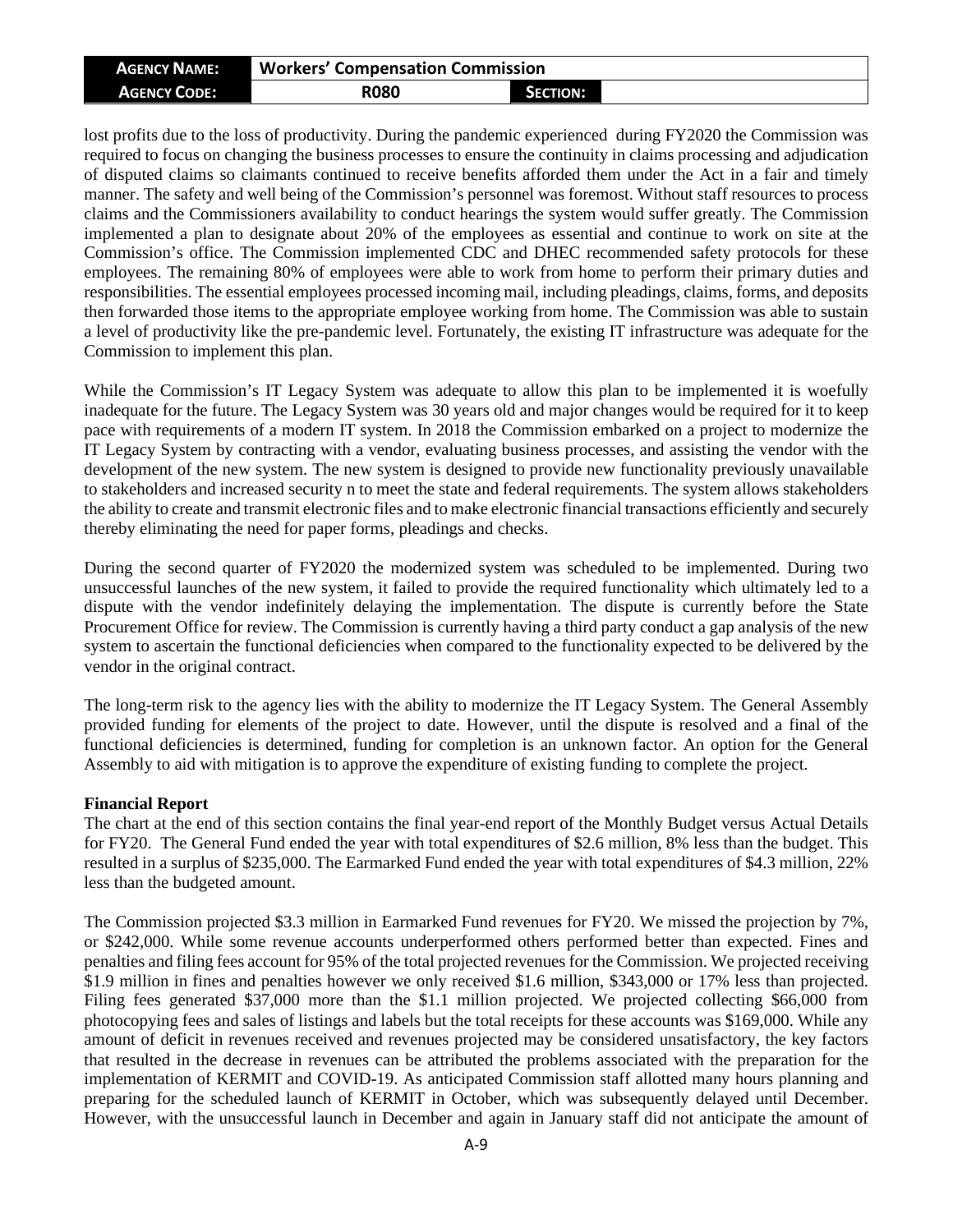| <b>AGENCY NAME:</b> | <b>Workers' Compensation Commission</b> |                 |  |
|---------------------|-----------------------------------------|-----------------|--|
| <b>AGENCY CODE:</b> | R080                                    | <b>SECTION:</b> |  |

time dealing with the problems associated these events and the negative impact it would have on their normal operations. Another event that occurred during the last half of FY20 that impacted the revenues was COVID-19. The effects of the pandemic on the economy and our stakeholders in the system had a direct impact our revenues.

|                                               | <b>SC Workers' Compensation Commission</b> |                          |   |           |      |  |  |  |  |  |  |  |  |  |
|-----------------------------------------------|--------------------------------------------|--------------------------|---|-----------|------|--|--|--|--|--|--|--|--|--|
|                                               |                                            | <b>Financial Summary</b> |   |           |      |  |  |  |  |  |  |  |  |  |
|                                               |                                            | FY2019-20                |   |           |      |  |  |  |  |  |  |  |  |  |
| July 1-2019 - June 30, 2020                   |                                            |                          |   |           |      |  |  |  |  |  |  |  |  |  |
| % of Budget<br><b>Budget</b><br><b>Actual</b> |                                            |                          |   |           |      |  |  |  |  |  |  |  |  |  |
| General Fund (1001)                           |                                            |                          |   |           |      |  |  |  |  |  |  |  |  |  |
| Appropriations                                | S                                          | 2,788,954                |   | 2,788,954 | 100% |  |  |  |  |  |  |  |  |  |
| Expenditures                                  | S                                          | 2,788,954                |   | 2,588,449 | 93%  |  |  |  |  |  |  |  |  |  |
|                                               |                                            |                          |   |           |      |  |  |  |  |  |  |  |  |  |
| <b>IT Legacy Modernization Project</b>        | Ŝ.                                         | 1,800,000                | Ś | 104.916   | 6%   |  |  |  |  |  |  |  |  |  |
|                                               |                                            |                          |   |           |      |  |  |  |  |  |  |  |  |  |
| <b>Earmarked Fund (3844)</b>                  |                                            |                          |   |           |      |  |  |  |  |  |  |  |  |  |
| <b>Operating Revenues</b>                     | S                                          | 3,213,912                | Ś | 3,000,984 | 93%  |  |  |  |  |  |  |  |  |  |
| <b>Operating Expenditures</b>                 | S                                          | 5.607.845                |   | 4,427,725 | 79%  |  |  |  |  |  |  |  |  |  |
|                                               |                                            |                          |   |           |      |  |  |  |  |  |  |  |  |  |
| Self-Insurance Tax (3037)                     | \$                                         | 2,500,000                |   | 2.313.254 | 93%  |  |  |  |  |  |  |  |  |  |

The following is a comparison of the key statistical data of the Commission FY2019-20.

| South Carolina Workers' Compensation Statistical Summary<br>$\overline{\phantom{a}}$ | 2018-2019           | 2019-2020                             | % chg $\square$ |
|--------------------------------------------------------------------------------------|---------------------|---------------------------------------|-----------------|
| 1. Number of Employers Purchasing Insurance                                          | 97,124              | 100,684                               | 3.7%            |
| 2. Number of Employers Qualifying as Self-Insurers                                   | 2,285               | 2.019                                 | $-11.6%$        |
| 3. Investigations Active Beginning of Fiscal Year                                    | 369                 | 528                                   | 43.1%           |
| 4. Investigations Initiated                                                          | 2,234               | 1,300                                 | $-41.8%$        |
| 5. Investigations Set for Show Cause Hearings/ Consent Agreements Received           | 902                 | 657                                   | $-27.2%$        |
| 6. Total Investigations Closed                                                       | 1,940               | 1,687                                 | $-13.0%$        |
| 7. Investigations Active at Close of Fiscal Year                                     | 528                 | 253                                   | $-52.1%$        |
| 8. Number of Accident Cases Filed with the Commission                                | 65,827              | 66,825                                | 1.5%            |
| Α.<br><b>New Cases</b>                                                               | 62,751              | 64,093                                | 2.1%            |
| i. WCC Cases Created                                                                 | 24,155              | 24,993                                | 3.5%            |
| ii. Minor Medical Reported (12M)                                                     | 38,596              | 39,100                                | 1.3%            |
| <b>B.</b><br>Reopened cases                                                          | 3,076               | 2,732                                 | $-11.2%$        |
| 9. Number of Cases Closed during Fiscal Year                                         | 64,419              | 64,345                                | $-0.1%$         |
| A. Individually Reported Accidents                                                   | 25.823              | 25.245                                | $-2.2%$         |
| B. Minor Medical Only Accidents Reported in Summary                                  | 38,596              | 39,100                                | 1.3%            |
| 10. Total Compensation & Medical Cost Paid on Closed Cases                           | 995,364,542<br>\$   | \$1,038,143,872                       | 4.3%            |
| A. Medical Costs                                                                     | \$<br>381, 345, 767 | $\mathsf{\$}$<br>451,423,755          | 18.4%           |
| i. WCC Closed Cases                                                                  | \$<br>346,710,512   | \$<br>417,067,771                     | 20.3%           |
| ii. Minor Medical Reported (12M)                                                     | \$<br>34,635,255    | $\sqrt[6]{\frac{1}{2}}$<br>34,355,985 | $-0.8%$         |
| <b>B.</b> Compensation                                                               | \$<br>614,018,775   | \$<br>586,720,116                     | $-4.4%$         |
| 11. Temporary Total Compensation Agreements                                          | 13,957              | 13,650                                | $-2.2%$         |
| 12. Supplemental Compensation Agreements                                             | 2,842               | 2,501                                 | $-12.0%$        |
| 13. Applications for Stop Payment expedited hearing                                  | 1.480               | 1,355                                 | $-8.4%$         |
| 14. Cases Docketed for Hearings                                                      | 10,031              | 9.667                                 | $-3.6%$         |
| 15. Cases Assigned for Informal Conferences                                          | 4,033               | 3,615                                 | $-10.4%$        |
| 16. Hearings Conducted by Single Commissioners                                       | 752                 | 677                                   | $-10.0%$        |
| 17. Informal Conferences Conducted                                                   | 2,780               | 2,422                                 | $-12.9%$        |
| 18. Decisions, Opinions & Orders, Single Commissioners                               | 2,834               | 2,460                                 | $-13.2%$        |
| 19. Cases Appealed to Full Commission for Review                                     | 298                 | 173                                   | $-41.9%$        |
| 20. Reviews Conducted by Full Commission or Panel                                    | 118                 | 69                                    | $-41.5%$        |
| 21. Decisions and Opinions by Full Commission or Panel                               | 199                 | 107                                   | $-46.2%$        |
| 22. Commission Decisions Appealed to Higher Court                                    | 61                  | 41                                    | $-32.8%$        |
| 23. Common Law Settlements                                                           | 11,312              | 10,765                                | $-4.8%$         |
| 24. Attorney Fee Approvals                                                           | 8,314               | 8.382                                 | 0.8%            |
| 25. Self-Insurance Tax Collected                                                     | \$<br>5,056,527     | $\mathfrak{S}$<br>4,716,294           | $-6.7%$         |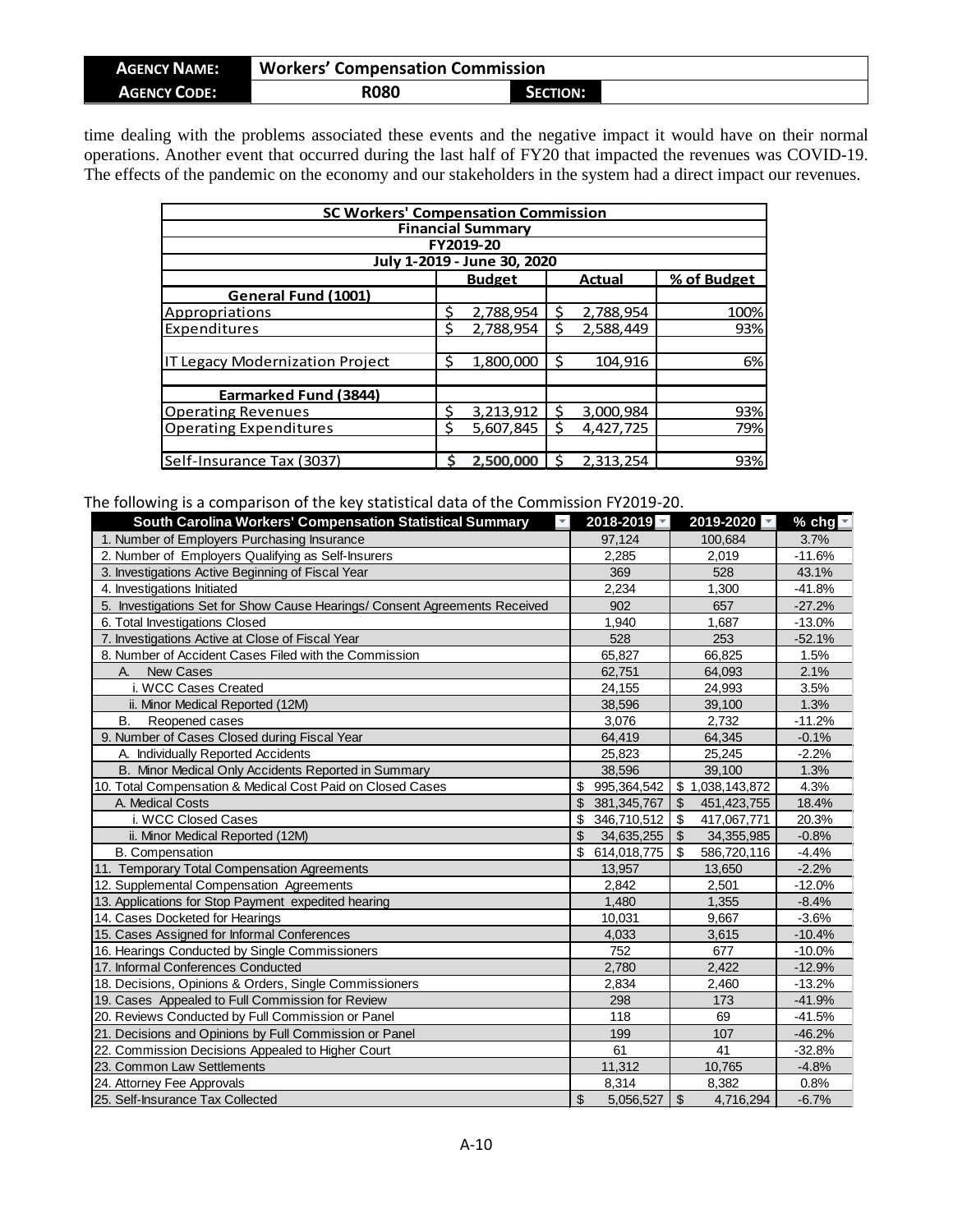| <b>AGENCY NAME:</b> | <b>Workers' Compensation Commission</b> |                 |
|---------------------|-----------------------------------------|-----------------|
| <b>AGENCY CODE:</b> | <b>R080</b>                             | <b>SECTION:</b> |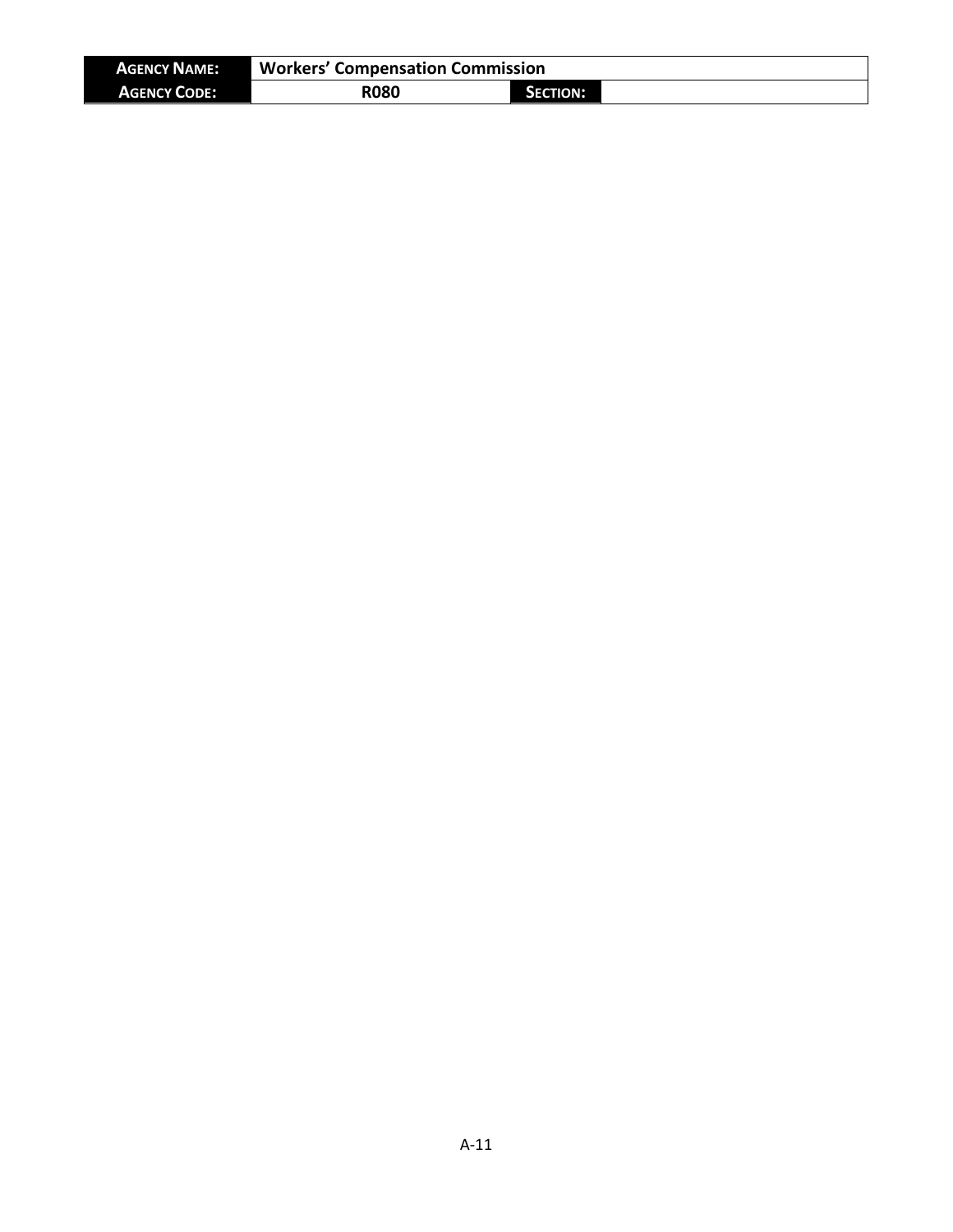| <b>Agency Name:</b>                             |                  | <b>WORKER'S COMPENSATION COMMISSION</b>            |                                                                                                  |                    |  |                         |                      |              |                            |                 |                           | <b>Fiscal Year 2019-2020</b>                                   |
|-------------------------------------------------|------------------|----------------------------------------------------|--------------------------------------------------------------------------------------------------|--------------------|--|-------------------------|----------------------|--------------|----------------------------|-----------------|---------------------------|----------------------------------------------------------------|
| <b>Agency Code:</b>                             | #N/A             | <b>R080</b>                                        | #N/A                                                                                             |                    |  |                         |                      |              |                            |                 |                           | <b>Accountability Report</b>                                   |
|                                                 |                  |                                                    |                                                                                                  |                    |  |                         |                      |              |                            |                 |                           | <b>Strategic Planning and Performance Measurement Template</b> |
|                                                 |                  | Item#                                              |                                                                                                  |                    |  |                         | 2019-20              |              |                            | Data Source and |                           |                                                                |
| <b>Statewide Enterprise Strategic Objective</b> | <b>Type</b>      |                                                    |                                                                                                  | <b>Description</b> |  |                         |                      |              | Time Applicable            | Availability    | <b>Calculation Method</b> | <b>Meaningful Use of Measure</b>                               |
| <b>Government and Citizens</b>                  | G                | Strategy<br><b>Measure</b><br>Goal<br>$\mathbf{1}$ |                                                                                                  |                    |  | Base                    | <b>Target Actual</b> |              |                            |                 |                           |                                                                |
|                                                 | $\sim$           | 1.1.1                                              | Conduct 12 Judicial Conferences per year to review pleadings and higher court decisions          |                    |  | 12 <sup>1</sup>         | 12                   |              | 12 Monthly                 |                 |                           |                                                                |
|                                                 |                  | 1.1.2                                              | General Counsel to conduct legal review higher court decisions with Commissioners                |                    |  | 6                       | 6                    |              | 12 Monthly                 |                 |                           |                                                                |
|                                                 | $\sim$           | 1.1.3                                              | General Counsel to provide legal counsel to individual Commissioners on specific cases           |                    |  | 10                      | 10                   |              | 22 Daily                   |                 |                           |                                                                |
|                                                 | $\sim$           | 1.1.4.1                                            | Review policies and procedures with department heads and supervisors                             |                    |  | 6                       | 6                    |              | 6 Quarterly                |                 |                           |                                                                |
|                                                 | $\sim$           | 1.1.4.2                                            | Each department to conduct monthly meetings to discuss policies and procedures                   |                    |  | 12                      | 12                   |              | 12 Monthly                 |                 |                           |                                                                |
|                                                 | $\sim$           | 1.1.4.3                                            | Review questionable policies and procedures at each all employee meeting                         |                    |  | 6                       | 6                    |              | 4 Quarterly                |                 |                           |                                                                |
|                                                 | $\sim$           | $1.2$ 1.1.4.4                                      | Educate stakeholders concerning Commission processes and procedures                              |                    |  | 8                       | 8                    |              | 8 As needed                |                 |                           |                                                                |
|                                                 | $\sim$           | 1.2.1                                              | Conduct 2 Claims Administration workshops for stakeholders                                       |                    |  | $2^{\circ}$             | $\overline{2}$       |              | 1 Semi annual              |                 |                           |                                                                |
|                                                 | $\sim$           | 1.2.2.1                                            | Provide Claims Administration instructional guide to stakeholders via website                    |                    |  | 1                       | 1                    |              | 1 Semi annual              |                 |                           |                                                                |
|                                                 | $\sim$           | 1.2.3                                              | Issue regular email communications to stakeholder distribution list-serve recipients             |                    |  | 30                      | 30                   |              | 44 Daily                   |                 |                           |                                                                |
|                                                 | $\sim$           | 1.2.4                                              | Make instructional presentations to stakeholder groups                                           |                    |  | 8                       | 8                    |              | 8 Quarterly                |                 |                           |                                                                |
|                                                 | $\sim$           | 1.2.4.1                                            | Conduct 8 presentations to professional associations and employer groups                         |                    |  | 8                       | 8                    |              | 8 Quarterly                |                 |                           |                                                                |
|                                                 | $\sim$           | 1.3                                                | Educate staff concerning proper administration of Act                                            |                    |  | $\mathbf{1}$            | $\mathbf{1}$         |              | 1 Quarterly                |                 |                           |                                                                |
|                                                 | $\sim$           | 1.3.1                                              | Conduct monthly departmental meetings                                                            |                    |  | 12                      | 12                   |              | 6 Monthly                  |                 |                           |                                                                |
|                                                 | $\sim$           | 1.3.1.1                                            | Review business processes for improvememt                                                        |                    |  | 1                       | 1                    |              | 1 Quarterly                |                 |                           |                                                                |
|                                                 | $\sim$           | 1.3.2                                              | Conduct ethics training for Commissioners, AAs, Department Heads and Executive Staff             |                    |  | 1                       | $\mathbf{1}$         |              | 1 Annually                 |                 |                           |                                                                |
|                                                 | $\sim$           | 1.3.3                                              | Conduct 8 Department Head meetings                                                               |                    |  | 8                       | 8                    |              | 8 Bi-Monthly               |                 |                           |                                                                |
|                                                 | $\sim$           | 1.3.4                                              | Hold 4 Executive Leadership Team meetings                                                        |                    |  | $\overline{4}$          | $\overline{4}$       |              | 3 Quarterly                |                 |                           |                                                                |
|                                                 | $\sim$           | 1.3.5                                              | Conduct monthly All Employee meetings                                                            |                    |  | 12                      | 12                   |              | 6 Quarterly                |                 |                           |                                                                |
|                                                 | $\sim$           | 1.4                                                | Ensure business practices and procedures align with statutory and regulatory authority           |                    |  | 1                       | 1                    |              | 1 On-going                 |                 |                           |                                                                |
|                                                 | $\sim$           | 1.4.1                                              | Establish strategic plan to conduct complete review of business processes by division            |                    |  | 1                       | 1                    | 1            | Sep-20                     |                 |                           |                                                                |
|                                                 | $\sim$           | 1.4.2                                              | Conduct review of Compliance Program to ensure equity of fines assessment                        |                    |  | $\mathbf{1}$            | $\mathbf{1}$         | $\mathbf{1}$ | Mar-20                     |                 |                           |                                                                |
|                                                 | $\sim$           | 1.5                                                | Monitor mediation program reporting                                                              |                    |  | 800                     | 800                  |              | 804 Annually               |                 |                           |                                                                |
|                                                 | $\sim$           | 1.5.1                                              | Review monthly required reports submitted by stakeholders on mediation outcomes                  |                    |  | 800                     | 800                  |              | 804 Monthly                |                 |                           |                                                                |
|                                                 | $\sim$           | 1.5.2                                              | Schedule requests for Informal Conferences                                                       |                    |  | 2,500                   | 2,500                |              | 3,615 Annually             |                 |                           |                                                                |
|                                                 |                  | 1.5.3                                              | Conduct Informal Conferences                                                                     |                    |  | 2,500                   | 2,500                |              | 2,422 Annually             |                 |                           |                                                                |
|                                                 | $\sim$           | 1 6                                                | Continue to assist SC Depart of Vocational Rehabilitation outreach program to claimants          |                    |  | 1                       | $\overline{1}$       |              | 1 Daily                    |                 |                           |                                                                |
|                                                 | $\sim$           | 1.6.1                                              | Continue to provide SCDVR electronic remote access to claims data base                           |                    |  | 1                       | $\overline{1}$       |              | 1 Daily                    |                 |                           |                                                                |
|                                                 | $\sim$           | 1.7                                                | Monitor required reports and assess fines to ensure compliance with Act                          |                    |  | 150,000                 | 144,000              |              | 86,000 Annually            |                 |                           |                                                                |
|                                                 | $\sim$           | 1.7.1                                              | Assess Fines for failure to file required reports                                                |                    |  | 2,500                   | 2,500                |              | 2,464 Annually             |                 |                           |                                                                |
| <b>Government and Citizens</b>                  | G                | $\overline{2}$                                     | Implementation of policies and regulations to control system costs                               |                    |  |                         |                      |              |                            |                 |                           |                                                                |
|                                                 | $\sim$           | 2.1                                                | Maintain up to date medical fee schedules                                                        |                    |  | $\overline{\mathbf{3}}$ | $\overline{3}$       |              | 3 Annually                 |                 |                           |                                                                |
|                                                 | $\sim$<br>$\sim$ | 2.1.1                                              | Update Medical Services Provider Manual annually                                                 |                    |  | $\mathbf{1}$<br>100     | 100                  |              | 1 Annually<br>962 Annually |                 |                           |                                                                |
|                                                 | $\sim$           | 2.1.2<br>2.1.3                                     | Provide timely response to medical billing questions<br>Conduct bill review disputes as required |                    |  | 100                     | 100                  |              | 134 Annually               |                 |                           |                                                                |
|                                                 |                  | 2.1.2.1                                            | Identify special areas of Medical Fee Schedule to determine if adjustments are needed            |                    |  | $\mathbf{1}$            |                      |              | 1 Annually                 |                 |                           |                                                                |
|                                                 | $\sim$           | 2.1.3                                              | Review Statutes and Regulations for needed revisions and prepare edits                           |                    |  | 1                       | 1                    |              | 1 Annually                 |                 |                           |                                                                |
|                                                 | $\sim$           | 2.2                                                | Review all first reports of injuries for coverage                                                |                    |  | 65,000                  | 65,000               |              | 64,093 Annually            |                 |                           |                                                                |
|                                                 | $\sim$           | 2.2.1                                              | Conduct a minimum of 1,500 Compliance Investigations                                             |                    |  | 1,500                   | 2,000                |              | 2,034 Annually             |                 |                           |                                                                |
|                                                 |                  |                                                    | Initiate Rule to Show Cause Hearings for non-compliance                                          |                    |  | 250                     | 250                  |              | 268 Annually               |                 |                           |                                                                |
|                                                 |                  |                                                    | Compel employers to obtain coverage                                                              |                    |  | 500                     | 500                  |              | 469 Annually               |                 |                           |                                                                |
|                                                 | $\sim$           | 2.2.2                                              | Obtain wage data from DEW                                                                        |                    |  | $\overline{4}$          | $\overline{4}$       |              | 4 Quarterly                |                 |                           |                                                                |
|                                                 |                  |                                                    | Evaluate data wage data from DEW initiate non-complianced investigations                         |                    |  | $\overline{4}$          | $\overline{4}$       |              | 4 Daily                    |                 |                           |                                                                |
| <b>Government and Citizens</b>                  | G                | $\overline{\mathbf{3}}$                            | <b>Ensure effective communication between Commission and Stakeholders</b>                        |                    |  |                         |                      |              |                            |                 |                           |                                                                |
|                                                 | $\sim$           | 3.1                                                | Implement and maintain information communication methods                                         |                    |  | 1                       | 1                    |              | 1 Daily                    |                 |                           |                                                                |
|                                                 | $\sim$           | 3.1.1                                              | Conduct 2 Claims Administration workshops for stakeholders                                       |                    |  | 1                       | $\mathbf{1}$         |              | 1 Bi-Annually              |                 |                           |                                                                |
|                                                 | $\sim$           | 3.1.2                                              | Maintain e-mail list-serve mechanisms                                                            |                    |  | 1                       |                      |              | 1 Daily                    |                 |                           |                                                                |
|                                                 | $\sim$           | 3.1.3                                              | Maintain web presence with current, up to date content                                           |                    |  | 12                      | 12                   |              | $12$ Daily                 |                 |                           |                                                                |
|                                                 |                  | 3.1.4                                              | Make instructional presentations to 6 stakeholder groups                                         |                    |  | 6 <sup>1</sup>          | 6                    |              | 6 Quarterly                |                 |                           |                                                                |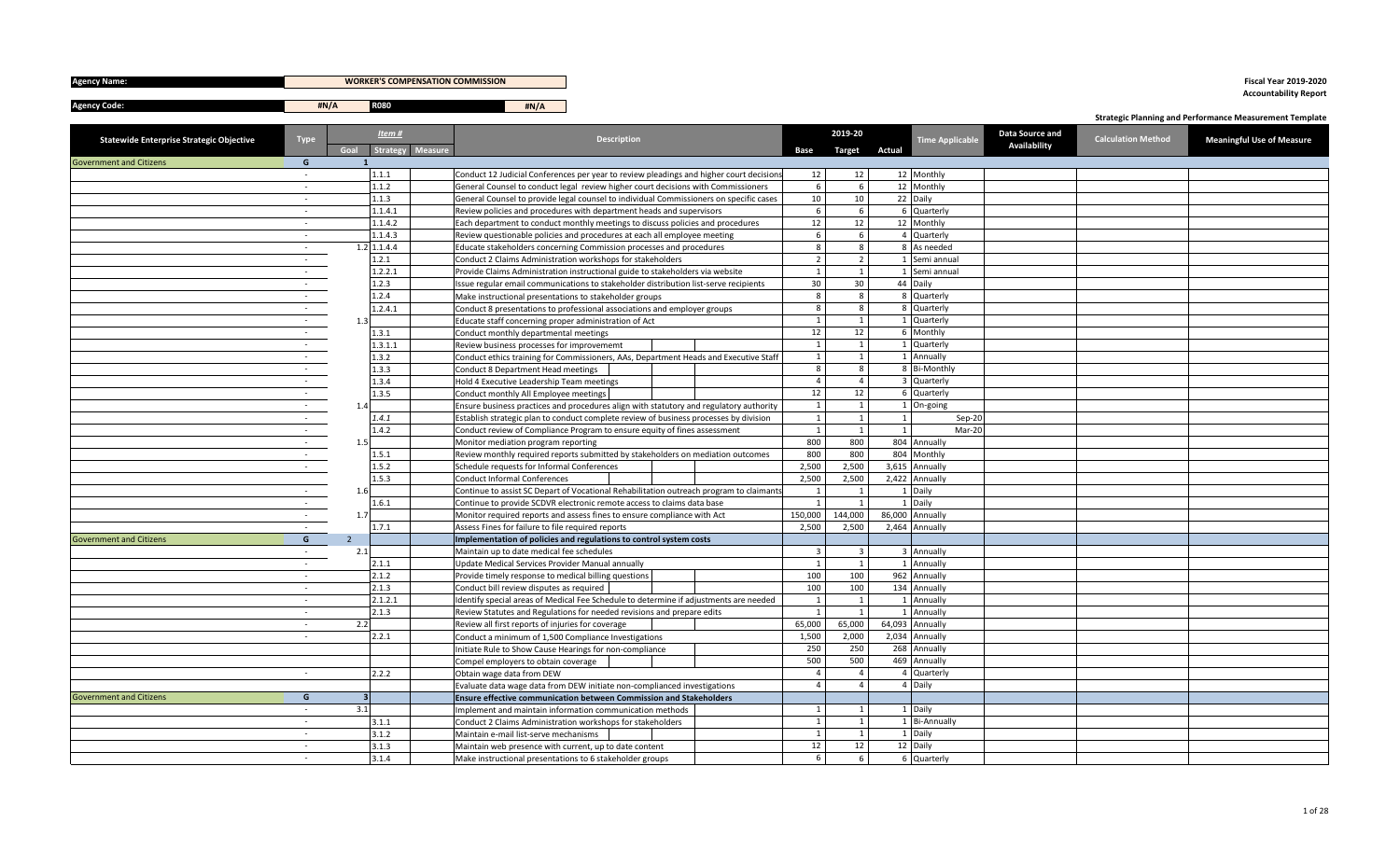|                                          |                 |      |                          |                |                                                                                        |             |  |                         |                          |        |                 |                                 |                           | <b>Accountability Report</b>                                   |
|------------------------------------------|-----------------|------|--------------------------|----------------|----------------------------------------------------------------------------------------|-------------|--|-------------------------|--------------------------|--------|-----------------|---------------------------------|---------------------------|----------------------------------------------------------------|
| <b>Agency Code:</b>                      |                 | #N/A | <b>R080</b>              |                | #N/A                                                                                   |             |  |                         |                          |        |                 |                                 |                           |                                                                |
|                                          |                 |      |                          |                |                                                                                        |             |  |                         |                          |        |                 |                                 |                           | <b>Strategic Planning and Performance Measurement Template</b> |
| Statewide Enterprise Strategic Objective | Type            | Goal | Item#<br><b>Strategy</b> | <b>Measure</b> |                                                                                        | Description |  | Base                    | 2019-20<br><b>Target</b> | Actual | Time Applicable | Data Source and<br>Availability | <b>Calculation Method</b> | <b>Meaningful Use of Measure</b>                               |
|                                          | $\sim$          |      | 3.1.5                    |                | Make presentation to general public and civic groups requested                         |             |  | 6                       |                          |        | 2 Quarterly     |                                 |                           |                                                                |
|                                          | $\sim$          | 3.2  |                          |                | Interact with Stakeholders to determine communication needs and preferences            |             |  | 1                       |                          |        | 1 Daily         |                                 |                           |                                                                |
|                                          | $\sim$          |      | 3.2.1                    |                | Meet with Workers' Compensation Advisory committee                                     |             |  | $\overline{1}$          |                          |        | 1 Quarterly     |                                 |                           |                                                                |
|                                          | $\sim$          |      | 3.2.2                    |                | Convene ad hoc focus groups to discuss proposed changes to policies and procedures     |             |  | $\overline{1}$          |                          |        | 1 Quarterly     |                                 |                           |                                                                |
|                                          |                 |      | 3.2.3                    |                | Conduct outreach program at stakeholder professional association meetings              |             |  | $\overline{3}$          |                          |        | 3 Quarterly     |                                 |                           |                                                                |
|                                          |                 | 3.3  |                          |                | Explore applicability of new communication techniques /mediums                         |             |  | $\overline{1}$          |                          |        | 1 Quarterly     |                                 |                           |                                                                |
|                                          | $\sim$          |      | 3.3.1                    |                | Implement survey among peer organizations                                              |             |  | $\overline{1}$          |                          |        | Quarterly       |                                 |                           |                                                                |
|                                          | $\sim$          |      | 3.3.2                    |                | Query other state agencies concerning customer communication practices                 |             |  | $\overline{2}$          |                          |        | 2 Quarterly     |                                 |                           |                                                                |
| <b>Government and Citizens</b>           | G.              |      |                          |                |                                                                                        |             |  |                         |                          |        |                 |                                 |                           |                                                                |
|                                          | $\sim$          | 4.1  |                          |                | Interact with Stakeholder groups to determine stakeholder needs                        |             |  | $\Delta$                |                          |        | 4 Daily         |                                 |                           |                                                                |
|                                          |                 |      | 4.1.1                    |                | Meet with Governor's Advisory Committee as necessary                                   |             |  | $\overline{a}$          |                          |        | Quarterly       |                                 |                           |                                                                |
|                                          |                 |      | 4.1.2                    |                | Meet with Claims Adjustors focus group semi annually                                   |             |  | $\overline{2}$          |                          |        | Semi-Annual     |                                 |                           |                                                                |
|                                          |                 |      | 4.1.3                    |                | Meet with Medical Services Advisory Panel at a minimum semi annually or as needed      |             |  | 12                      | 12                       |        | 12 Semi-Annual  |                                 |                           |                                                                |
|                                          |                 |      | 4.1.4                    |                | Constitute and convene stakeholder's focus groups as necessary                         |             |  | 6                       |                          |        | 6 Quarterly     |                                 |                           |                                                                |
|                                          |                 |      | 4.1.5                    |                | Monthly Commission Business Meetings to review departmental project status reports     |             |  | 12                      | 12                       |        | 12 Monthly      |                                 |                           |                                                                |
|                                          |                 | 4.2  |                          |                | Research peer agency structures and processes                                          |             |  | $\overline{1}$          |                          |        | 4 On-going      |                                 |                           |                                                                |
|                                          |                 |      | 4.2.1                    |                | Particiapate in professional association meetings and conference calls (SAWCA; IAIABC) |             |  | $\overline{\mathbf{3}}$ |                          |        | 3 Quarterly     |                                 |                           |                                                                |
|                                          | $\sim$          | 4.3  |                          |                | Review process improvements through attrition/succession planning                      |             |  | $\overline{1}$          |                          |        | 1 On-going      |                                 |                           |                                                                |
|                                          |                 |      | 4.3.1                    |                | Continue to evaluate financial resources and staffing plan                             |             |  | $\overline{1}$          |                          |        | 1 On-going      |                                 |                           |                                                                |
|                                          |                 |      | 4.3.2                    |                | Develop annual year process improvement plan associated with budgeted resources        |             |  | 1                       |                          |        | 1 On-going      |                                 |                           |                                                                |
|                                          | $\sim$ 10 $\pm$ |      | 4.3.4                    |                | Develop plan for continuity of Informal Conference program                             |             |  | $\overline{1}$          |                          |        | March 2020      |                                 |                           |                                                                |
|                                          | $\sim$          | 4.4  |                          |                | Implement IT Legacy System Modernization Project                                       |             |  | $\overline{1}$          |                          |        | 1 Dec 2019      |                                 |                           |                                                                |
|                                          |                 |      | 4.4.1                    |                | Update EDI to 3.1                                                                      |             |  | $\overline{1}$          |                          |        | Dec 2019        |                                 |                           |                                                                |
|                                          |                 |      | 4.4.2                    |                | Improve security enhancements                                                          |             |  | $\overline{1}$          |                          |        | 1 Dec 2019      |                                 |                           |                                                                |
|                                          |                 |      | 4.4.3                    |                | Allow stakeholders electronic access to file documents                                 |             |  | $\overline{1}$          |                          |        | 1 Dec 2019      |                                 |                           |                                                                |
|                                          |                 |      | 4.4.4                    |                | Allow stakeholders to pay filing fees and fines electronically                         |             |  | $\overline{1}$          |                          |        | Dec 2019        |                                 |                           |                                                                |
|                                          | $\sim$ 10 $\pm$ | 4.5  |                          |                | Evaluate Self Insurance Program                                                        |             |  | 1                       |                          |        | March 2020      |                                 |                           |                                                                |
|                                          | $\sim$          |      | 4.5.1                    |                | Review application process for self-insurance approval                                 |             |  | 1                       |                          |        | March 2020      |                                 |                           |                                                                |
|                                          | $\sim$          |      | 4.5.2                    |                | Monitor number of days to process self-insurance application                           |             |  | 1                       |                          |        | March 2020      |                                 |                           |                                                                |
|                                          |                 |      | 4.5.2                    |                | Monitor number of self-insured audits                                                  |             |  | 50                      | 50                       |        | 47 Annual       |                                 |                           |                                                                |
|                                          |                 |      | 4.5.2.1                  |                | Conduct audits of 50% of self-insured                                                  |             |  | 50                      | 50                       |        | 47 Annual       |                                 |                           |                                                                |
|                                          | $\sim$ 10 $\pm$ |      | 4.5.3                    |                | Monitor number of days to conduct self-insured audits                                  |             |  | $\overline{1}$          |                          |        | Annual          |                                 |                           |                                                                |
|                                          | $\sim$          |      | 4.5.3.1                  |                | Establish goal for number of days to complete audit                                    |             |  | 1                       |                          |        | Annual          |                                 |                           |                                                                |
|                                          |                 |      | 4.5.4                    |                | Establish strategic plan for continuity of quailtiy of service                         |             |  | $\overline{1}$          |                          |        | Annual          |                                 |                           |                                                                |
|                                          |                 |      |                          |                |                                                                                        |             |  |                         |                          |        |                 |                                 |                           |                                                                |

**Agency Name:**

**WORKER'S COMPENSATION COMMISSION**

**Fiscal Year 2019-2020**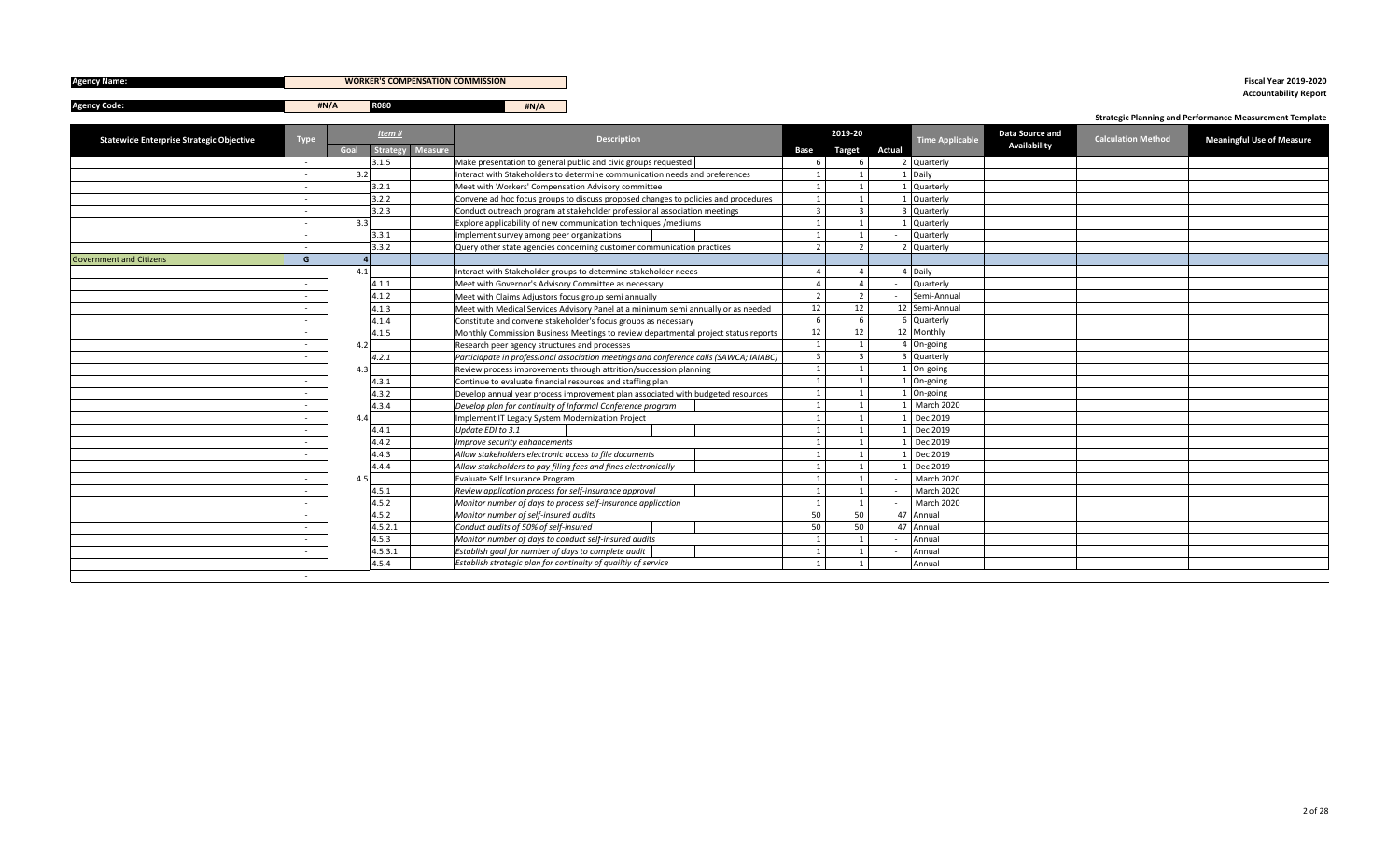| <b>Agency Name:</b> |       | <b>WORKER'S COMPENSATION COMMISSION</b> |      |
|---------------------|-------|-----------------------------------------|------|
|                     |       |                                         |      |
| <b>Agency Code:</b> | H N/A | Section:                                | #N/A |

### **Accountability Report**

**Strategic Planning and Performance Measurement Template**

|                                                 |             |              |         |                  |                                                                                                       |                          |                 |        |                        |                     |                           | otrategic riammig and renommance ineasurement remplate |
|-------------------------------------------------|-------------|--------------|---------|------------------|-------------------------------------------------------------------------------------------------------|--------------------------|-----------------|--------|------------------------|---------------------|---------------------------|--------------------------------------------------------|
| <b>Statewide Enterprise Strategic Objective</b> | <b>Type</b> |              | Item#   |                  | <b>Description</b>                                                                                    |                          | 2020-2021       |        | <b>Time Applicable</b> | Data Source and     | <b>Calculation Method</b> | <b>Meaningful Use of Measure</b>                       |
|                                                 |             | Goal         |         | Strategy Measure |                                                                                                       | Base                     | <b>Target</b>   | Actual |                        | <b>Availability</b> |                           |                                                        |
| <b>Government and Citizens</b>                  | G           | $\mathbf{1}$ |         |                  | Adjudication of Claims in a timely, efficient and fair manner                                         |                          |                 |        |                        |                     |                           |                                                        |
|                                                 | $\sim$      |              | 1.1.1   |                  | Comm - Conduct 12 Judicial Conferences per year to review pleadings and higher court de               | 12                       | 12              |        | Monthly                |                     |                           |                                                        |
|                                                 |             |              | 1.1.2   |                  | udicial & Comm - Docket cases for hearing by jurisdictional Commissioner                              | 10,000                   | 10,000          |        | Annual                 |                     |                           |                                                        |
|                                                 |             |              | 1.1.3   |                  | udicial - Monitor process and docketing time for cases assigned to jurisdictional Commis:             | 89                       | 89              |        | Average days per case  |                     |                           |                                                        |
|                                                 |             |              | 1.1.4   |                  | Comm - Conduct single commissioner hearings as scheduled by jurisdictional commission                 | 1,500                    | 1.500           |        | Annual                 |                     |                           |                                                        |
|                                                 |             |              | 1.1.4.1 |                  | Comm - Issue Decision and Orders after jurisdictional hearing                                         | 2,500                    | 2,500           |        | Annual                 |                     |                           |                                                        |
|                                                 |             |              | 1.1.4.2 |                  | Comm - Conduct pre-hearing conferences at single commissioner hearings                                | 400                      | 400             |        | Annual                 |                     |                           |                                                        |
|                                                 |             |              | 1.2     |                  | Judicial - Process cases appealed to Full Commission Review                                           | 200                      | 200             |        | Annual                 |                     |                           |                                                        |
|                                                 |             |              | 1.2.1   |                  | Comm - Conduct 12 Judicial Conferences per year to review pleadings and higher court d                | 15                       | 15              |        | Monthly/as needed      |                     |                           |                                                        |
|                                                 |             |              | 1.2.2   |                  | Comm - Conduct Appellate hearings monthly                                                             | 100                      | 100             |        | Annual                 |                     |                           |                                                        |
|                                                 |             |              | 1.2.3   |                  | Comm - Issue Decision and Orders after Appellate hearing                                              | 150                      | 150             |        | Annual                 |                     |                           |                                                        |
|                                                 |             |              | 1.3     |                  | Comm - Conduct Clincher Conferences                                                                   | 1,750                    | 1,750           |        | Annual                 |                     |                           |                                                        |
|                                                 |             |              | 1.3.1   |                  | Comm - Approve Settlement Agreements                                                                  | 10,500                   | 10,500          |        | Annual                 |                     |                           |                                                        |
|                                                 |             |              | 1.4     |                  | Comm - Approve Attorney Fee Petitions                                                                 | 8,300                    | 8,300           |        | Annual                 |                     |                           |                                                        |
|                                                 |             |              | 1.5     |                  | Comm - Review for approval other requests for administrative orders and motions                       | 5,500                    | 5,500           |        | Annual                 |                     |                           |                                                        |
|                                                 |             |              | 1.6     |                  | General Counsel - Conduct legal review higher court decisions with Commissioners                      | 6                        | 6               |        | Monthly                |                     |                           |                                                        |
|                                                 | $\sim$      |              | 1.6.1   |                  | General Counsel - Provide legal counsel to individual Commissioners on specific cases                 | 10                       | 10              |        | Daily                  |                     |                           |                                                        |
|                                                 |             |              | 1.7     |                  | Judicial - Monitor mediation program                                                                  | 800                      | 800             |        | Monthly                |                     |                           |                                                        |
|                                                 |             |              | 1.7.1   |                  | Judicial - Process, schedule and conduct Informal Conferences                                         | 2,500                    | 2,500           |        | Annual                 |                     |                           |                                                        |
|                                                 |             |              | 1.7.2   |                  | Judicial - Develop business continuity for Informal Conference Program                                | $\overline{1}$           | 1               |        | Annual                 |                     |                           |                                                        |
|                                                 |             |              | 1.8     |                  | Comm, AAs, Exec Staff - Ethics required training program annually                                     |                          | $\mathbf{1}$    |        | Annual                 |                     |                           |                                                        |
| <b>Government and Citizens</b>                  | G           |              |         |                  | Compliance with statutes and regulations                                                              |                          |                 |        |                        |                     |                           |                                                        |
|                                                 |             |              | 2.1     |                  | IMS Review all claims filed to ensure employer has proper insurance coverage                          | 65,000                   | 65,000          |        | Annual                 |                     |                           |                                                        |
|                                                 |             |              | 2.1.1   |                  | IMS Initiate and conduct investigation if coverage not found                                          | 2,000                    | 2,000           |        | Daily                  |                     |                           |                                                        |
|                                                 |             |              | 2.1.2   |                  | IMS Initiate legal proceedings to compel coverage                                                     | 900                      | 900             |        | Annual                 |                     |                           |                                                        |
|                                                 |             |              | 2.1.3   |                  | IMS Partner with outside resources to obtain data to assist compliance investigations                 | $\overline{4}$           | $\overline{4}$  |        | Quarterly              |                     |                           |                                                        |
|                                                 |             |              | 2.1.4   |                  | IMS Conduct review of Compliance Program to ensure equity of fines assessment                         | $\mathbf{1}$             | $\mathbf{1}$    |        | Annual                 |                     |                           |                                                        |
|                                                 |             |              | 2.1.5   |                  | IMS - Make recommendations for changes in fines assessment to attain equity                           | $\overline{1}$           | 1               |        | Annual                 |                     |                           |                                                        |
|                                                 |             |              | 2.1.6   |                  | General Counsel - Recommends changes in statute to implement fine equity                              | $\overline{1}$           | 1               |        | Annual                 |                     |                           |                                                        |
|                                                 |             |              | 2.2     |                  | Claims - monitor required claims forms and reports for timely and proper filing                       | 64,000                   | 64.000          |        | Annual                 |                     |                           |                                                        |
|                                                 |             |              | 2.2.1   |                  | Claims - assess fines for violation of claims forms and reports required filing                       | 2,500                    | 2,500           |        | Annual                 |                     |                           |                                                        |
|                                                 |             |              | 2.3     |                  | Self-Insurance accept, review and process applications for employers to self-insure                   | 130                      | 130             |        | Annual                 |                     |                           |                                                        |
|                                                 |             |              | 2.3.1   |                  | Self-Insurance monitor all self-insured employers for financial compliance                            | 100                      | 100             |        | Annual                 |                     |                           |                                                        |
|                                                 |             |              | 2.3.1.1 |                  | Self-Insurance - audit 50% of self-insured employers annually                                         | 50                       | 50              |        | Annual                 |                     |                           |                                                        |
|                                                 |             |              | 2.4     |                  | IMS - Update medical fee schedules                                                                    | $\overline{\mathbf{z}}$  | $\overline{3}$  |        | Annual                 |                     |                           |                                                        |
|                                                 |             |              | 2.4.1   |                  | IMS - Utilize external consultant to review MSPM and recommend changes                                | -1                       | 1               |        | Annual                 |                     |                           |                                                        |
|                                                 |             |              | 2.5     |                  | IMS - Provide timely response to medical billing questions                                            | 900                      | 900             |        | Annual                 |                     |                           |                                                        |
|                                                 |             |              | 2.5.1   |                  | IMS - Conduct bill review disputes as required                                                        | 130                      | 130             |        | Daily                  |                     |                           |                                                        |
| <b>Government and Citizens</b>                  | G           |              |         |                  | <b>Communication and Outreach</b>                                                                     |                          |                 |        |                        |                     |                           |                                                        |
|                                                 |             |              | 3.1     |                  | Admin, Exec Staff - Conduct Claims Administration workshops for stakeholders                          |                          | $\overline{2}$  |        | Semi-annually          |                     |                           |                                                        |
|                                                 |             |              | 3.1.1   |                  | Admin, Exec Staff - explore alternate methods for presenting Claims workshop                          | 1                        | 1               |        | Annual                 |                     |                           |                                                        |
|                                                 |             |              | 3.1.2   |                  | Admin - Provide agency updates to stakeholder groups                                                  | 10                       | 10 <sup>1</sup> |        | Annual                 |                     |                           |                                                        |
|                                                 |             |              | 3.1.3   |                  | Admin, Comm - Educational presentations to stakeholder groups, civic organizations                    | $\overline{2}$           | 2               |        | Annual                 |                     |                           |                                                        |
|                                                 |             |              | 3.1.4   |                  | Admin - Respond to stakeholder communications from stakeholders                                       | 8.000                    | 8.000           |        | Annual                 |                     |                           |                                                        |
|                                                 |             |              | 3.2.1   |                  |                                                                                                       | $\overline{\phantom{a}}$ | $\overline{2}$  |        | Annual                 |                     |                           |                                                        |
|                                                 |             |              | 3.2.2   |                  | Admin - Prepare Annual and Accountability Reports                                                     | 785                      | 785             |        | Annual                 |                     |                           |                                                        |
|                                                 |             |              | 3.2.3   |                  | Admin - Update and maintain e-mail list-serve mechanisms                                              | 50                       | 50              |        | Annual                 |                     |                           |                                                        |
|                                                 |             |              | 3.2.4   |                  | Admin - Publish Advisory Notices and distribute to stakeholders                                       |                          | $\mathbf{1}$    |        | Annual                 |                     |                           |                                                        |
|                                                 |             |              | 3.3.1   |                  | Admin - Maintain web presence with current, up to date content                                        | $\overline{1}$           | 1               |        | pending                |                     |                           |                                                        |
|                                                 |             |              | 3.4.1   |                  | IMS - Program to educate small businesses and insurance agents about coverage                         | 1                        | 1               |        | as needed              |                     |                           |                                                        |
|                                                 |             |              | 3.5.1   |                  | Admin, Comm - Convene ad hoc focus groups to discuss proposed changes                                 | $\overline{3}$           | $\overline{3}$  |        | Annual                 |                     |                           |                                                        |
|                                                 |             |              | 3.6.1   |                  | Admin, Exec Staff - Sruvey other state agencies regarding communication practices                     | 1                        | 1               |        | Annual                 |                     |                           |                                                        |
|                                                 | G           |              |         |                  | Admin - Explore applicability of new communication techniques / mediums<br><b>Process Improvement</b> |                          |                 |        |                        |                     |                           |                                                        |
| <b>Government and Citizens</b>                  |             |              |         |                  |                                                                                                       |                          |                 |        |                        |                     |                           |                                                        |
|                                                 |             |              | 4.1     |                  | IT - Evaluate status of implementing Phase I IT Legacy System Modernization Project                   | $\overline{1}$           | 1               |        | Annual                 |                     |                           |                                                        |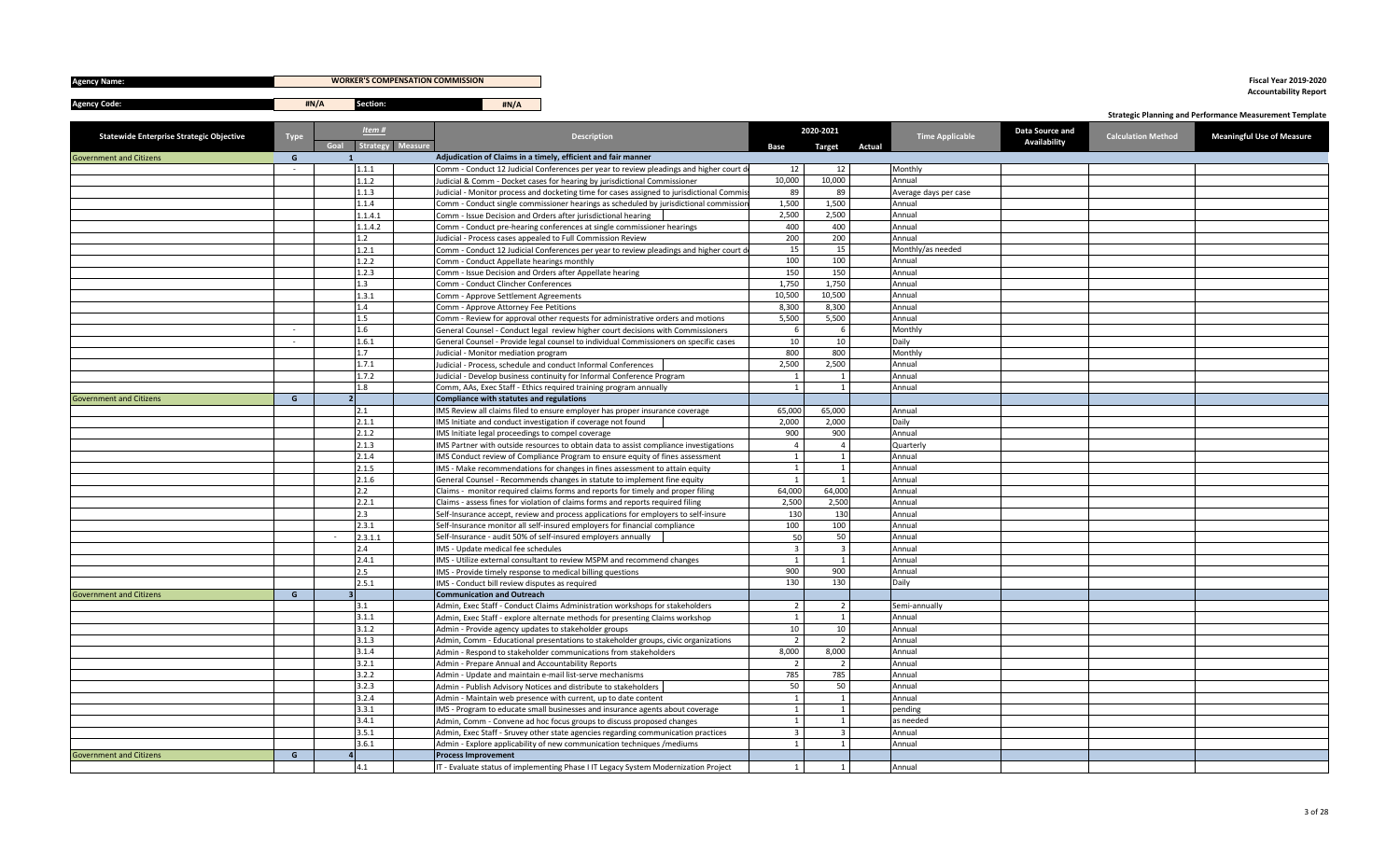| <b>Agency Name:</b> |       | <b>WORKER'S COMPENSATION COMMISSION</b> |      |
|---------------------|-------|-----------------------------------------|------|
|                     |       |                                         |      |
| <b>Agency Code:</b> | H N/A | Section:                                | #N/A |

### **Accountability Report**

**Strategic Planning and Performance Measurement Template**

|                                                 |                  |      |          |                         |                                                                                |                |               |                        |                     |                           | Strategic Planning and Performance Measurement Template |
|-------------------------------------------------|------------------|------|----------|-------------------------|--------------------------------------------------------------------------------|----------------|---------------|------------------------|---------------------|---------------------------|---------------------------------------------------------|
|                                                 |                  |      | Item $#$ |                         |                                                                                |                | 2020-2021     |                        | Data Source and     |                           |                                                         |
| <b>Statewide Enterprise Strategic Objective</b> | Type             |      |          |                         | Description                                                                    |                |               | <b>Time Applicable</b> | <b>Availability</b> | <b>Calculation Method</b> | <b>Meaningful Use of Measure</b>                        |
|                                                 |                  | Goal |          | <b>Strategy Measure</b> |                                                                                | <b>Base</b>    | Target Actual |                        |                     |                           |                                                         |
|                                                 |                  |      | 4.1.1    |                         | IT - Complete gap analysis by third party                                      | 1              | 1             | Annual                 |                     |                           |                                                         |
|                                                 |                  |      | 4.1.2    |                         | IT - Finalize dispute before State Procurement Officer                         | $\vert$ 1      | $1\vert$      | Annual                 |                     |                           |                                                         |
|                                                 |                  |      | 4.1.3    |                         | IT - Determine next steps for development final system                         | 1              | <sup>1</sup>  | Annual                 |                     |                           |                                                         |
|                                                 |                  |      | 4.2      |                         | Admin - Review financial activites conducted by Commission Staff               | 1              | 1             | Annual                 |                     |                           |                                                         |
|                                                 |                  |      | 4.2.1    |                         | Admin - Determine opportunities for improved efficiencies                      | $\mathbf{1}$   | $\mathbf{1}$  | Annual                 |                     |                           |                                                         |
|                                                 |                  |      | 4.3      |                         | HR - Review process improvements through attrition/succession planning         | $\mathbf{1}$   | 1             | Annual                 |                     |                           |                                                         |
|                                                 |                  |      | 4.3.1    |                         | HR - Evaluate impact of IT Legacy System on staffing levels                    | $\mathbf{1}$   | $\mathbf{1}$  | Annual                 |                     |                           |                                                         |
|                                                 |                  |      | 4.4      |                         | Admin - Survey stakeholders for preferred communication methods                | $\overline{1}$ | $1\vert$      | Annual                 |                     |                           |                                                         |
|                                                 |                  |      | 4.5      |                         | HR - Continue to develop and implement programs to nuture existing culture     | $\mathbf{1}$   | 1             | Annual                 |                     |                           |                                                         |
|                                                 |                  |      | 4.5.1    |                         | HR - Use of Employee Committee for employee social activities                  | 6              | 6             | Annual                 |                     |                           |                                                         |
|                                                 |                  |      | 4.6      |                         | HR - Evaluate training needs for employees                                     | $\mathbf{1}$   | 1             | Annual                 |                     |                           |                                                         |
|                                                 |                  |      | 4.6.1    |                         | HR - Oversee EPMS process                                                      | $\mathbf{1}$   | $\mathbf{1}$  | Annual                 |                     |                           |                                                         |
|                                                 |                  |      | 4.6.2    |                         | HR - Develop training program for employees in response to training evaluation | $\overline{1}$ | 1             | Annual                 |                     |                           |                                                         |
|                                                 |                  |      | 4.6.3    |                         | HR - Continue effective communication activities to employees                  | $\mathbf{1}$   | $\mathbf{1}$  | Annual                 |                     |                           |                                                         |
|                                                 |                  |      |          |                         |                                                                                |                |               |                        |                     |                           |                                                         |
|                                                 |                  |      |          |                         |                                                                                |                |               |                        |                     |                           |                                                         |
|                                                 | $\sim$           |      |          |                         |                                                                                |                |               |                        |                     |                           |                                                         |
|                                                 | $\sim$           |      |          |                         |                                                                                |                |               |                        |                     |                           |                                                         |
|                                                 | $\sim$           |      |          |                         |                                                                                |                |               |                        |                     |                           |                                                         |
|                                                 | $\sim$ $-$       |      |          |                         |                                                                                |                |               |                        |                     |                           |                                                         |
|                                                 | $\sim$           |      |          |                         |                                                                                |                |               |                        |                     |                           |                                                         |
|                                                 | $\sim$           |      |          |                         |                                                                                |                |               |                        |                     |                           |                                                         |
|                                                 | $\sim$ 100 $\mu$ |      |          |                         |                                                                                |                |               |                        |                     |                           |                                                         |
|                                                 | <b>Service</b>   |      |          |                         |                                                                                |                |               |                        |                     |                           |                                                         |
|                                                 | $\sim$           |      |          |                         |                                                                                |                |               |                        |                     |                           |                                                         |
|                                                 | $\sim 10^{-1}$   |      |          |                         |                                                                                |                |               |                        |                     |                           |                                                         |
|                                                 |                  |      |          |                         |                                                                                |                |               |                        |                     |                           |                                                         |
|                                                 | $\sim$           |      |          |                         |                                                                                |                |               |                        |                     |                           |                                                         |
|                                                 |                  |      |          |                         |                                                                                |                |               |                        |                     |                           |                                                         |
|                                                 | $\sim$ $-$       |      |          |                         |                                                                                |                |               |                        |                     |                           |                                                         |
|                                                 | $\sim 10^{-11}$  |      |          |                         |                                                                                |                |               |                        |                     |                           |                                                         |
|                                                 | $\sim$           |      |          |                         |                                                                                |                |               |                        |                     |                           |                                                         |
|                                                 | $\sim$           |      |          |                         |                                                                                |                |               |                        |                     |                           |                                                         |
|                                                 | $\sim$           |      |          |                         |                                                                                |                |               |                        |                     |                           |                                                         |
|                                                 | $\sim$           |      |          |                         |                                                                                |                |               |                        |                     |                           |                                                         |
|                                                 | $\sim$           |      |          |                         |                                                                                |                |               |                        |                     |                           |                                                         |
|                                                 |                  |      |          |                         |                                                                                |                |               |                        |                     |                           |                                                         |
|                                                 | $\sim$           |      |          |                         |                                                                                |                |               |                        |                     |                           |                                                         |
|                                                 | $\sim$           |      |          |                         |                                                                                |                |               |                        |                     |                           |                                                         |
|                                                 | $\sim$           |      |          |                         |                                                                                |                |               |                        |                     |                           |                                                         |
|                                                 | $\sim$ $-$       |      |          |                         |                                                                                |                |               |                        |                     |                           |                                                         |
|                                                 | $\sim$           |      |          |                         |                                                                                |                |               |                        |                     |                           |                                                         |
|                                                 | $\sim$           |      |          |                         |                                                                                |                |               |                        |                     |                           |                                                         |
|                                                 | $\sim$ $-$       |      |          |                         |                                                                                |                |               |                        |                     |                           |                                                         |
|                                                 | $\sim$           |      |          |                         |                                                                                |                |               |                        |                     |                           |                                                         |
|                                                 | $\sim$           |      |          |                         |                                                                                |                |               |                        |                     |                           |                                                         |
|                                                 | $\sim$           |      |          |                         |                                                                                |                |               |                        |                     |                           |                                                         |
|                                                 | $\sim 10^{-11}$  |      |          |                         |                                                                                |                |               |                        |                     |                           |                                                         |
|                                                 | $\sim$           |      |          |                         |                                                                                |                |               |                        |                     |                           |                                                         |
|                                                 | $\sim$           |      |          |                         |                                                                                |                |               |                        |                     |                           |                                                         |
|                                                 | $\sim$           |      |          |                         |                                                                                |                |               |                        |                     |                           |                                                         |
|                                                 | $\sim$           |      |          |                         |                                                                                |                |               |                        |                     |                           |                                                         |
|                                                 | $\sim$           |      |          |                         |                                                                                |                |               |                        |                     |                           |                                                         |
|                                                 | $\sim$           |      |          |                         |                                                                                |                |               |                        |                     |                           |                                                         |
|                                                 | $\sim$           |      |          |                         |                                                                                |                |               |                        |                     |                           |                                                         |
|                                                 | $\sim$           |      |          |                         |                                                                                |                |               |                        |                     |                           |                                                         |
|                                                 |                  |      |          |                         |                                                                                |                |               |                        |                     |                           |                                                         |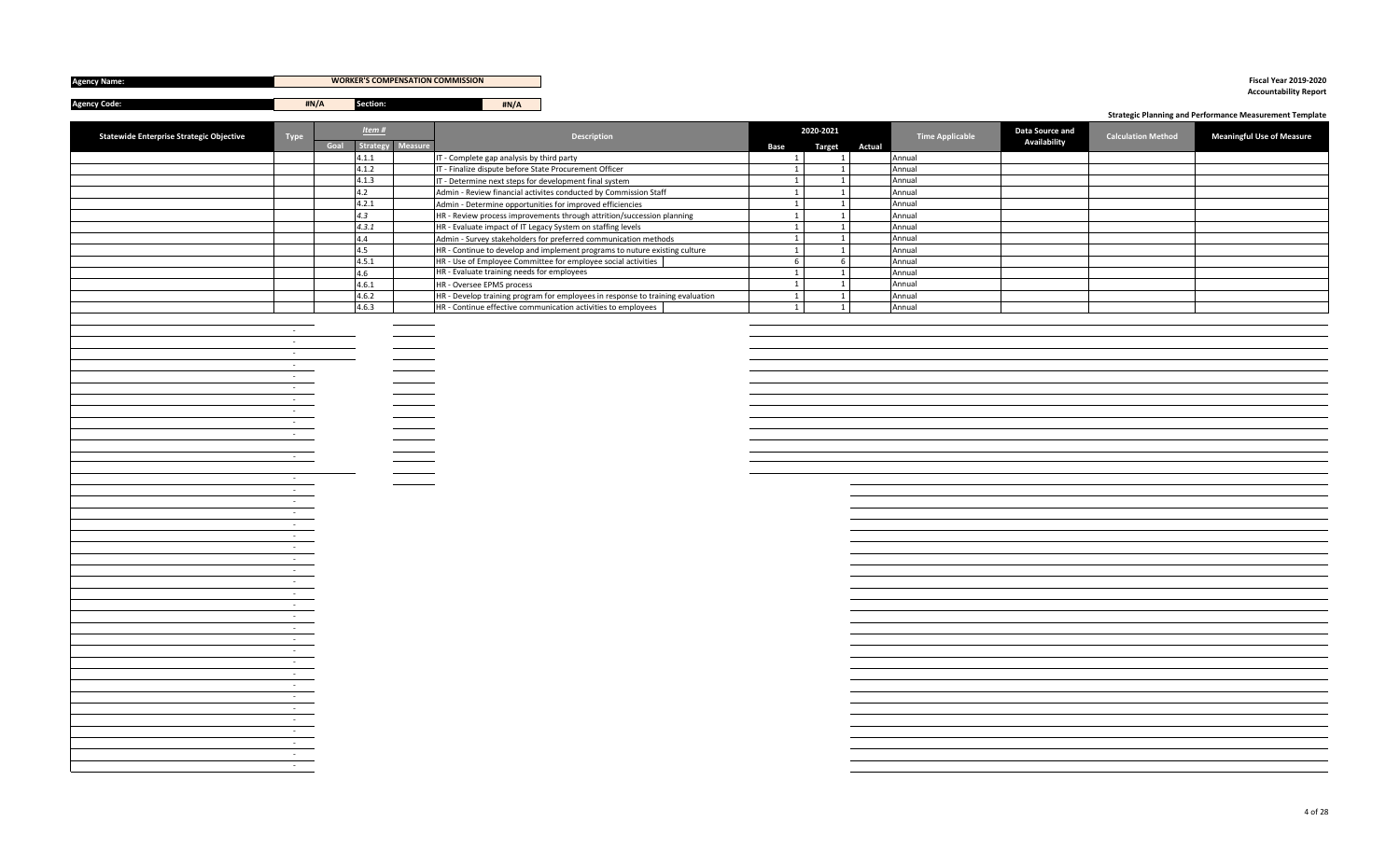| <b>Agency Code:</b>               | #N/A                                                                                                                                                          | Section:                       | #N/A      |                                  |          |                          |                |               |                                     |                     |                  | <b>Accountability Report</b> |  |
|-----------------------------------|---------------------------------------------------------------------------------------------------------------------------------------------------------------|--------------------------------|-----------|----------------------------------|----------|--------------------------|----------------|---------------|-------------------------------------|---------------------|------------------|------------------------------|--|
|                                   |                                                                                                                                                               |                                |           | FY 2019-20 Expenditures (Actual) |          |                          |                |               | FY 2020-21 Expenditures (Projected) |                     |                  | <b>Program Template</b>      |  |
| Program/Title                     | Purpose                                                                                                                                                       | General                        | Other     | Federal                          |          | <b>TOTAL</b>             | General        | Other         | Federal                             |                     | <b>TOTAL</b>     | <b>Associated Measure(s)</b> |  |
| Administration                    | Provides administrative oversight to agency's<br>programs to include budgeting, finance,<br>human resources, legal, procurement and<br>administrative support | \$<br>261,720 \$               | 3,458,698 |                                  | \$       | $3,720,418$ \$           | 261,720 \$     | 3,458,698     |                                     | \$                  | 3,720,418        |                              |  |
|                                   |                                                                                                                                                               |                                |           |                                  |          |                          |                |               |                                     |                     |                  |                              |  |
| Commissioners                     | Adjudication of cases and policy<br>development                                                                                                               | $\mathsf{S}$<br>$1,467,134$ \$ | 300,700   |                                  | \$       | 1,767,834 \$             | $1,467,134$ \$ | 300,700       |                                     | \$                  | 1,767,834        |                              |  |
| Judicial Management               | Oversight of processing of cases appealed to<br>single commissioner and appellate panel                                                                       | \$<br>$29,852$ \$              | 315,094   |                                  | \$       | 344,946 \$               | 29,852         | \$<br>315,094 |                                     | \$                  | 344,946          |                              |  |
| <b>Insurance and Medical Svcs</b> | Insure correct compliance with WC statutues   \$                                                                                                              | $27,697$ \$                    | 536,844   |                                  | \$       | $564,541$ \$             | 27,697         | \$<br>536,844 |                                     | \$                  | 564,541          |                              |  |
| Claims                            | Provides oversight to current claims to<br>ensure compliance and processess all claims $\frac{1}{5}$<br>when closed                                           | 78,767 \$                      | 300,550   |                                  | \$       | $379,317$ \$             | 78,767 \$      | 300,550       |                                     | \$                  | 379,317          |                              |  |
| <b>Employee Benefits</b>          |                                                                                                                                                               | 713,269 \$<br>Ŝ.               | 695,959   |                                  | \$       | $1,409,228$ \$           | 713,269 \$     | 695,959       |                                     | $\frac{1}{2}$       | 1,409,228        |                              |  |
|                                   |                                                                                                                                                               |                                |           |                                  | \$       | $\overline{\phantom{a}}$ |                |               |                                     | \$                  | $\sim$           |                              |  |
|                                   |                                                                                                                                                               |                                |           |                                  | Ś.<br>\$ | $\sim$<br>$\sim$         |                |               |                                     | $\mathsf{S}$<br>\$  | $\sim$           |                              |  |
|                                   |                                                                                                                                                               |                                |           |                                  | Ś.       | $\sim$                   |                |               |                                     | \$                  | $\sim$<br>$\sim$ |                              |  |
|                                   |                                                                                                                                                               |                                |           |                                  | \$       | $\sim$                   |                |               |                                     | \$                  | $\sim$           |                              |  |
|                                   |                                                                                                                                                               |                                |           |                                  | \$       | $\sim$                   |                |               |                                     | \$                  | $\sim$           |                              |  |
|                                   |                                                                                                                                                               |                                |           |                                  | \$       | $\sim$                   |                |               |                                     | \$                  | $\sim$           |                              |  |
|                                   |                                                                                                                                                               |                                |           |                                  | \$       | $\sim$                   |                |               |                                     | \$                  | $\sim$           |                              |  |
|                                   |                                                                                                                                                               |                                |           |                                  | \$       | $\sim$                   |                |               |                                     | S.                  | $\sim$           |                              |  |
|                                   |                                                                                                                                                               |                                |           |                                  | Ś.<br>\$ | $\sim$                   |                |               |                                     | \$                  | $\sim$           |                              |  |
|                                   |                                                                                                                                                               |                                |           |                                  | \$       | $\sim$ $-$<br>$\sim$     |                |               |                                     | \$<br>\$            | $\sim$<br>$\sim$ |                              |  |
|                                   |                                                                                                                                                               |                                |           |                                  | Ś.       | $\blacksquare$           |                |               |                                     | \$                  | $\sim$           |                              |  |
|                                   |                                                                                                                                                               |                                |           |                                  | \$       | $\sim$                   |                |               |                                     | \$                  | $\sim$           |                              |  |
|                                   |                                                                                                                                                               |                                |           |                                  | \$       | $\sim$                   |                |               |                                     | \$                  | $\sim$           |                              |  |
|                                   |                                                                                                                                                               |                                |           |                                  | \$       | $\sim$                   |                |               |                                     | \$                  | $\sim$           |                              |  |
|                                   |                                                                                                                                                               |                                |           |                                  | \$       | $\sim$                   |                |               |                                     | \$                  | $\sim$           |                              |  |
|                                   |                                                                                                                                                               |                                |           |                                  | \$       | $\sim$                   |                |               |                                     | $\ddot{\bm{\zeta}}$ | $\sim$           |                              |  |
|                                   |                                                                                                                                                               |                                |           |                                  | \$       | $\blacksquare$           |                |               |                                     | \$                  | $\sim$           |                              |  |
|                                   |                                                                                                                                                               |                                |           |                                  | \$       | $\sim$                   |                |               |                                     | $\ddot{\bm{\zeta}}$ | $\sim$           |                              |  |

**Agency Name:** 

# **WORKER'S COMPENSATION COMMISSION Fiscal Year 2019-2020**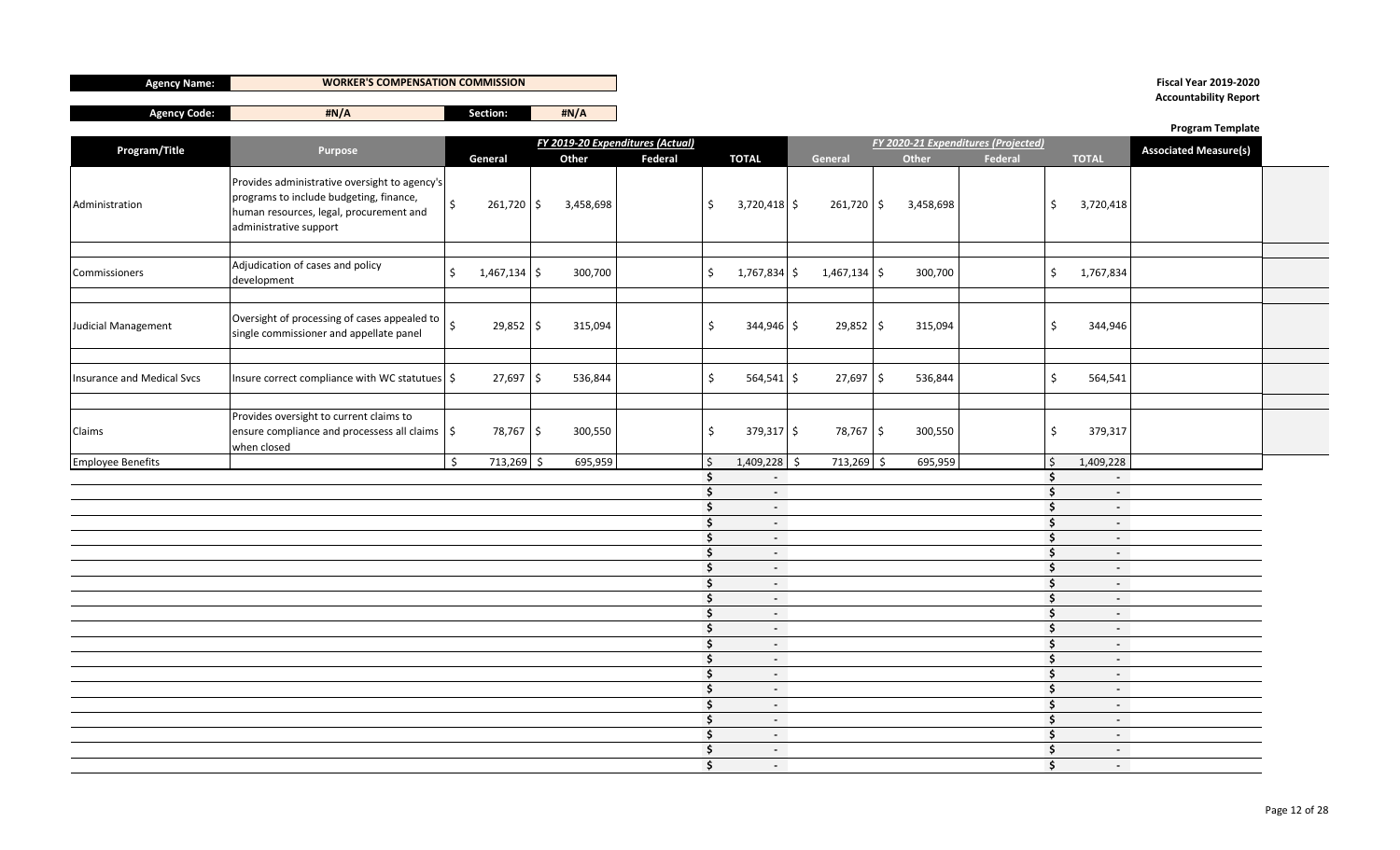| <b>Agency Name:</b>                |                                    | <b>WORKER'S COMPENSATION COMMISSION</b>      |                                        | <b>Fiscal Year 2019-2020</b><br><b>Accountability Report</b>                                                                                                      |
|------------------------------------|------------------------------------|----------------------------------------------|----------------------------------------|-------------------------------------------------------------------------------------------------------------------------------------------------------------------|
| <b>Agency Code:</b>                | Section:<br>#N/A                   | #N/A                                         |                                        |                                                                                                                                                                   |
| <b>Divisions or Major Programs</b> | <b>Description</b>                 | <b>Service/Product Provided to Customers</b> | <b>Customer Segments</b>               | <b>Customer Template</b><br>Specify only for the following Segments: (1) Industry: Name; (2) Professional Organization: Name; (3)<br><b>Public: Demographics.</b> |
| Administration                     | Oversight programs                 | budget, financial, policy, administration    | <b>Executive Branch/State Agencies</b> | Industry                                                                                                                                                          |
| Administration                     | Legislative and regulatory changes | draft legislation, proposed regulations      | Legislative Branch                     | Industry                                                                                                                                                          |
| Administration                     |                                    | Ombudsman services                           | <b>General Public</b>                  | Industry                                                                                                                                                          |
| Administration                     | <b>Information Technology</b>      | contract services for technology             | <b>Executive Branch/State Agencies</b> | Industry                                                                                                                                                          |
| Administration                     | <b>Information Technology</b>      | information technology services              | Industry                               | Industry                                                                                                                                                          |
| Administration                     | Education/Outreach                 | Educational workshop                         | Industry                               | Industry                                                                                                                                                          |
| Administration                     | Education/Outreach                 | presentation to stakeholder groups           | Professional Organization              | Industry                                                                                                                                                          |
| Judicial                           | adjudication of claims             | processing hearing requests, motions         | Industry                               | Industry                                                                                                                                                          |
| Judicial                           | adjudication of claims             | processing hearing requests, motions         | <b>General Public</b>                  | Industry                                                                                                                                                          |
| Judicial                           | adjudication of claims             | processing appeals                           | Judicial Branch                        | Industry                                                                                                                                                          |
| Claims                             | Review case files                  | processing of required reports               | Industry                               | Industry                                                                                                                                                          |
| Insurance & Medical Services       | Compliance                         | ensure employers have required insurance     | Industry                               | Industry                                                                                                                                                          |
| Insurance & Medical Services       | Coverage                           | ensure employers have required insurance     | Industry                               | Industry                                                                                                                                                          |
| Insurance & Medical Services       | Medical Fee Schedule               | oversee medical payments for claimants       | Industry                               | Industry                                                                                                                                                          |
| Insurance & Medical Services       | Self-Insurance Program             | oversight of self-insurers                   | Industry                               | Industry                                                                                                                                                          |
|                                    |                                    |                                              |                                        |                                                                                                                                                                   |
|                                    |                                    |                                              |                                        |                                                                                                                                                                   |
|                                    |                                    |                                              |                                        |                                                                                                                                                                   |
|                                    |                                    |                                              |                                        |                                                                                                                                                                   |
|                                    |                                    |                                              |                                        |                                                                                                                                                                   |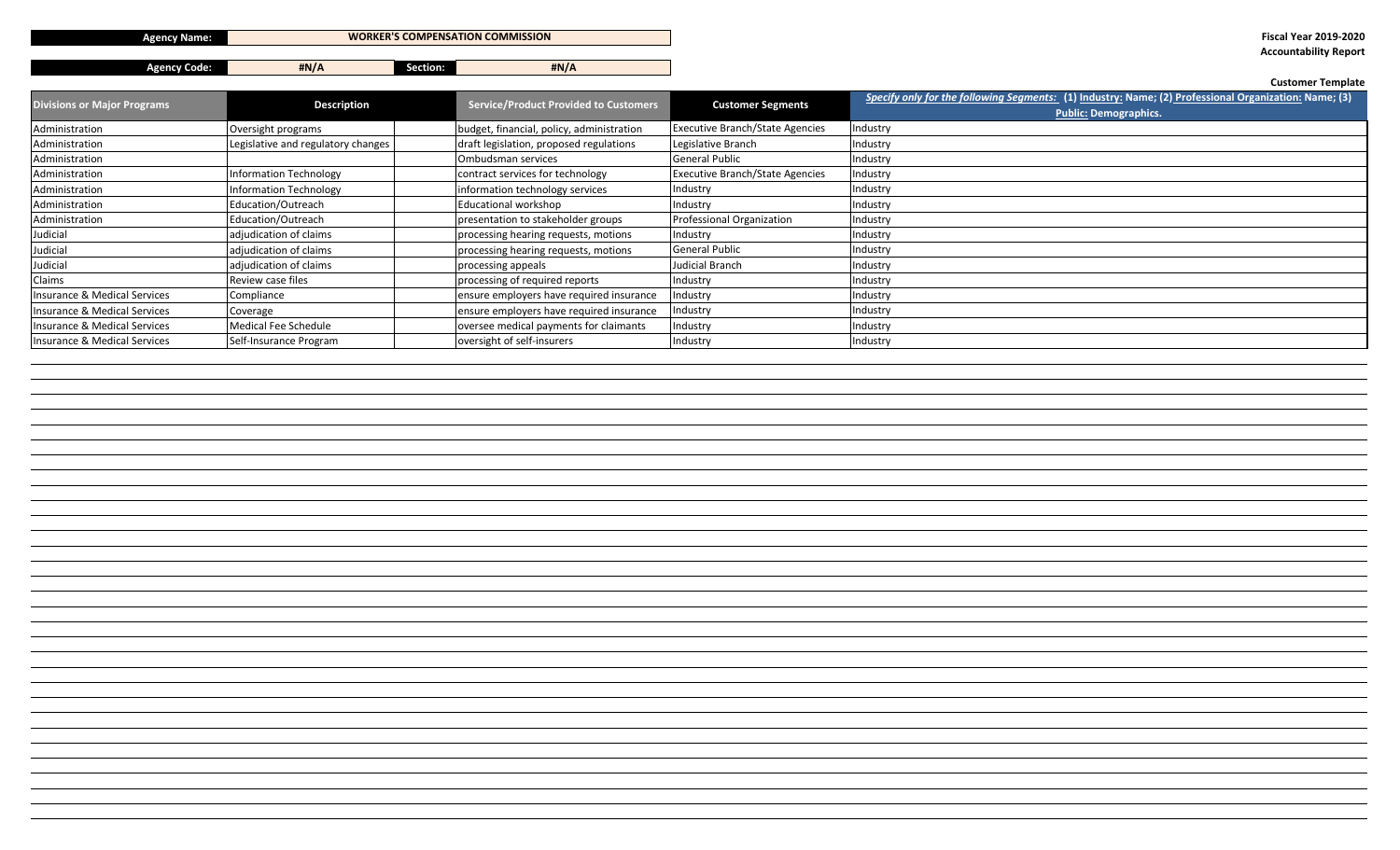| $\frac{1}{2} \left( \frac{1}{2} \right) \left( \frac{1}{2} \right) \left( \frac{1}{2} \right) \left( \frac{1}{2} \right) \left( \frac{1}{2} \right) \left( \frac{1}{2} \right) \left( \frac{1}{2} \right) \left( \frac{1}{2} \right) \left( \frac{1}{2} \right) \left( \frac{1}{2} \right) \left( \frac{1}{2} \right) \left( \frac{1}{2} \right) \left( \frac{1}{2} \right) \left( \frac{1}{2} \right) \left( \frac{1}{2} \right) \left( \frac{1}{2} \right) \left( \frac$ |                                                                                                                                                                                                                                                                                                                                                                                                                                                                            |
|----------------------------------------------------------------------------------------------------------------------------------------------------------------------------------------------------------------------------------------------------------------------------------------------------------------------------------------------------------------------------------------------------------------------------------------------------------------------------|----------------------------------------------------------------------------------------------------------------------------------------------------------------------------------------------------------------------------------------------------------------------------------------------------------------------------------------------------------------------------------------------------------------------------------------------------------------------------|
|                                                                                                                                                                                                                                                                                                                                                                                                                                                                            |                                                                                                                                                                                                                                                                                                                                                                                                                                                                            |
|                                                                                                                                                                                                                                                                                                                                                                                                                                                                            | $\sim$ $\sim$                                                                                                                                                                                                                                                                                                                                                                                                                                                              |
|                                                                                                                                                                                                                                                                                                                                                                                                                                                                            |                                                                                                                                                                                                                                                                                                                                                                                                                                                                            |
|                                                                                                                                                                                                                                                                                                                                                                                                                                                                            |                                                                                                                                                                                                                                                                                                                                                                                                                                                                            |
|                                                                                                                                                                                                                                                                                                                                                                                                                                                                            |                                                                                                                                                                                                                                                                                                                                                                                                                                                                            |
| $\frac{1}{2} \left( \frac{1}{2} \right) \left( \frac{1}{2} \right) \left( \frac{1}{2} \right) \left( \frac{1}{2} \right) \left( \frac{1}{2} \right) \left( \frac{1}{2} \right) \left( \frac{1}{2} \right) \left( \frac{1}{2} \right) \left( \frac{1}{2} \right) \left( \frac{1}{2} \right) \left( \frac{1}{2} \right) \left( \frac{1}{2} \right) \left( \frac{1}{2} \right) \left( \frac{1}{2} \right) \left( \frac{1}{2} \right) \left( \frac{1}{2} \right) \left( \frac$ |                                                                                                                                                                                                                                                                                                                                                                                                                                                                            |
|                                                                                                                                                                                                                                                                                                                                                                                                                                                                            |                                                                                                                                                                                                                                                                                                                                                                                                                                                                            |
|                                                                                                                                                                                                                                                                                                                                                                                                                                                                            |                                                                                                                                                                                                                                                                                                                                                                                                                                                                            |
|                                                                                                                                                                                                                                                                                                                                                                                                                                                                            |                                                                                                                                                                                                                                                                                                                                                                                                                                                                            |
|                                                                                                                                                                                                                                                                                                                                                                                                                                                                            |                                                                                                                                                                                                                                                                                                                                                                                                                                                                            |
|                                                                                                                                                                                                                                                                                                                                                                                                                                                                            |                                                                                                                                                                                                                                                                                                                                                                                                                                                                            |
|                                                                                                                                                                                                                                                                                                                                                                                                                                                                            | $\sim$                                                                                                                                                                                                                                                                                                                                                                                                                                                                     |
|                                                                                                                                                                                                                                                                                                                                                                                                                                                                            |                                                                                                                                                                                                                                                                                                                                                                                                                                                                            |
|                                                                                                                                                                                                                                                                                                                                                                                                                                                                            |                                                                                                                                                                                                                                                                                                                                                                                                                                                                            |
|                                                                                                                                                                                                                                                                                                                                                                                                                                                                            |                                                                                                                                                                                                                                                                                                                                                                                                                                                                            |
|                                                                                                                                                                                                                                                                                                                                                                                                                                                                            | $\frac{1}{2} \left( \frac{1}{2} \right) \left( \frac{1}{2} \right) \left( \frac{1}{2} \right) \left( \frac{1}{2} \right) \left( \frac{1}{2} \right) \left( \frac{1}{2} \right) \left( \frac{1}{2} \right) \left( \frac{1}{2} \right) \left( \frac{1}{2} \right) \left( \frac{1}{2} \right) \left( \frac{1}{2} \right) \left( \frac{1}{2} \right) \left( \frac{1}{2} \right) \left( \frac{1}{2} \right) \left( \frac{1}{2} \right) \left( \frac{1}{2} \right) \left( \frac$ |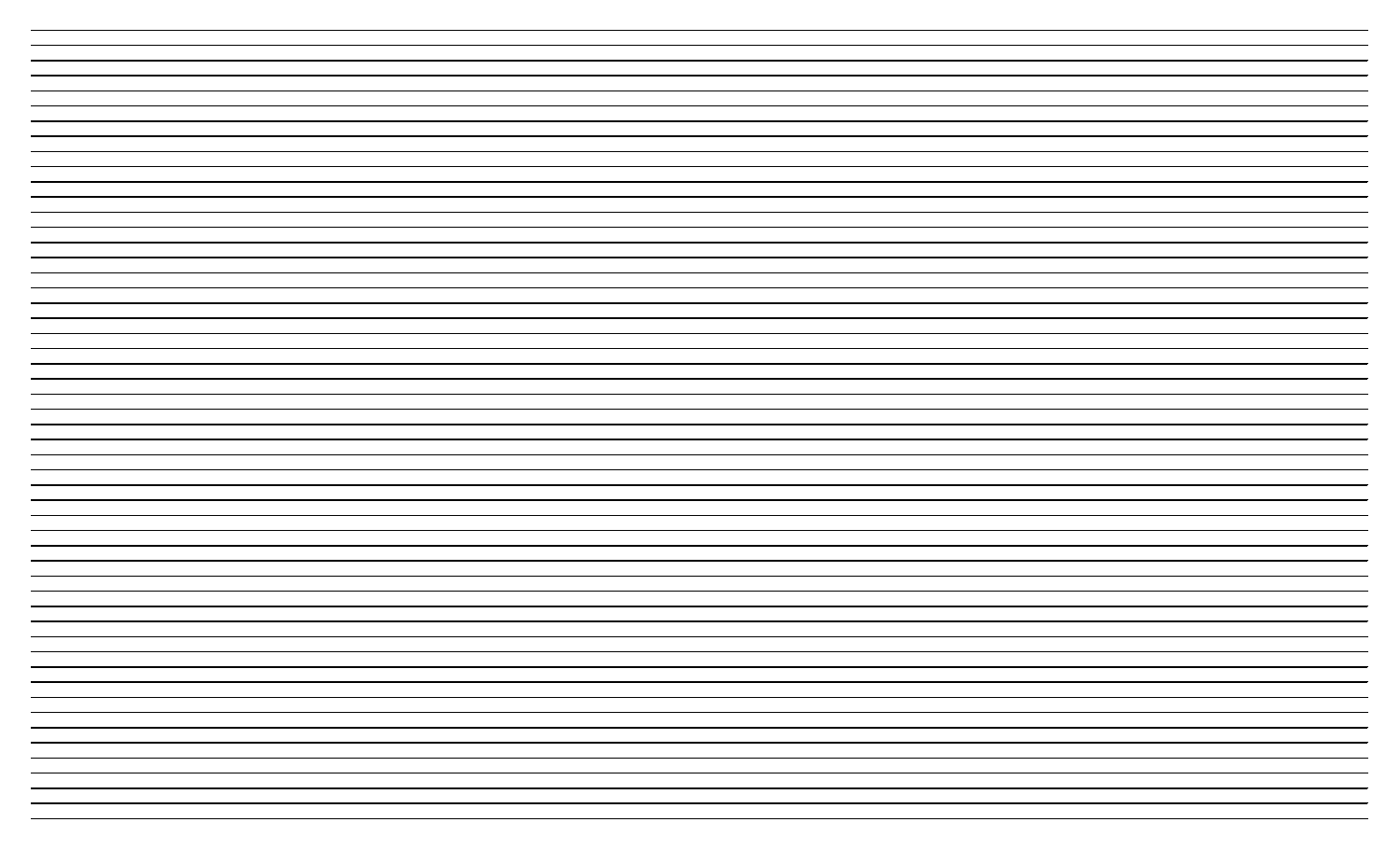| $\frac{1}{2} \left( \frac{1}{2} \right) \left( \frac{1}{2} \right) \left( \frac{1}{2} \right) \left( \frac{1}{2} \right) \left( \frac{1}{2} \right) \left( \frac{1}{2} \right) \left( \frac{1}{2} \right) \left( \frac{1}{2} \right) \left( \frac{1}{2} \right) \left( \frac{1}{2} \right) \left( \frac{1}{2} \right) \left( \frac{1}{2} \right) \left( \frac{1}{2} \right) \left( \frac{1}{2} \right) \left( \frac{1}{2} \right) \left( \frac{1}{2} \right) \left( \frac$ |                                                                                                                                                                                                                                                                                                                                                                                                                                                                            |
|----------------------------------------------------------------------------------------------------------------------------------------------------------------------------------------------------------------------------------------------------------------------------------------------------------------------------------------------------------------------------------------------------------------------------------------------------------------------------|----------------------------------------------------------------------------------------------------------------------------------------------------------------------------------------------------------------------------------------------------------------------------------------------------------------------------------------------------------------------------------------------------------------------------------------------------------------------------|
|                                                                                                                                                                                                                                                                                                                                                                                                                                                                            |                                                                                                                                                                                                                                                                                                                                                                                                                                                                            |
|                                                                                                                                                                                                                                                                                                                                                                                                                                                                            | $\sim$ $\sim$                                                                                                                                                                                                                                                                                                                                                                                                                                                              |
|                                                                                                                                                                                                                                                                                                                                                                                                                                                                            |                                                                                                                                                                                                                                                                                                                                                                                                                                                                            |
|                                                                                                                                                                                                                                                                                                                                                                                                                                                                            |                                                                                                                                                                                                                                                                                                                                                                                                                                                                            |
|                                                                                                                                                                                                                                                                                                                                                                                                                                                                            |                                                                                                                                                                                                                                                                                                                                                                                                                                                                            |
| $\frac{1}{2} \left( \frac{1}{2} \right) \left( \frac{1}{2} \right) \left( \frac{1}{2} \right) \left( \frac{1}{2} \right) \left( \frac{1}{2} \right) \left( \frac{1}{2} \right) \left( \frac{1}{2} \right) \left( \frac{1}{2} \right) \left( \frac{1}{2} \right) \left( \frac{1}{2} \right) \left( \frac{1}{2} \right) \left( \frac{1}{2} \right) \left( \frac{1}{2} \right) \left( \frac{1}{2} \right) \left( \frac{1}{2} \right) \left( \frac{1}{2} \right) \left( \frac$ |                                                                                                                                                                                                                                                                                                                                                                                                                                                                            |
|                                                                                                                                                                                                                                                                                                                                                                                                                                                                            |                                                                                                                                                                                                                                                                                                                                                                                                                                                                            |
|                                                                                                                                                                                                                                                                                                                                                                                                                                                                            |                                                                                                                                                                                                                                                                                                                                                                                                                                                                            |
|                                                                                                                                                                                                                                                                                                                                                                                                                                                                            |                                                                                                                                                                                                                                                                                                                                                                                                                                                                            |
|                                                                                                                                                                                                                                                                                                                                                                                                                                                                            |                                                                                                                                                                                                                                                                                                                                                                                                                                                                            |
|                                                                                                                                                                                                                                                                                                                                                                                                                                                                            |                                                                                                                                                                                                                                                                                                                                                                                                                                                                            |
|                                                                                                                                                                                                                                                                                                                                                                                                                                                                            | $\sim$                                                                                                                                                                                                                                                                                                                                                                                                                                                                     |
|                                                                                                                                                                                                                                                                                                                                                                                                                                                                            |                                                                                                                                                                                                                                                                                                                                                                                                                                                                            |
|                                                                                                                                                                                                                                                                                                                                                                                                                                                                            |                                                                                                                                                                                                                                                                                                                                                                                                                                                                            |
|                                                                                                                                                                                                                                                                                                                                                                                                                                                                            |                                                                                                                                                                                                                                                                                                                                                                                                                                                                            |
|                                                                                                                                                                                                                                                                                                                                                                                                                                                                            | $\frac{1}{2} \left( \frac{1}{2} \right) \left( \frac{1}{2} \right) \left( \frac{1}{2} \right) \left( \frac{1}{2} \right) \left( \frac{1}{2} \right) \left( \frac{1}{2} \right) \left( \frac{1}{2} \right) \left( \frac{1}{2} \right) \left( \frac{1}{2} \right) \left( \frac{1}{2} \right) \left( \frac{1}{2} \right) \left( \frac{1}{2} \right) \left( \frac{1}{2} \right) \left( \frac{1}{2} \right) \left( \frac{1}{2} \right) \left( \frac{1}{2} \right) \left( \frac$ |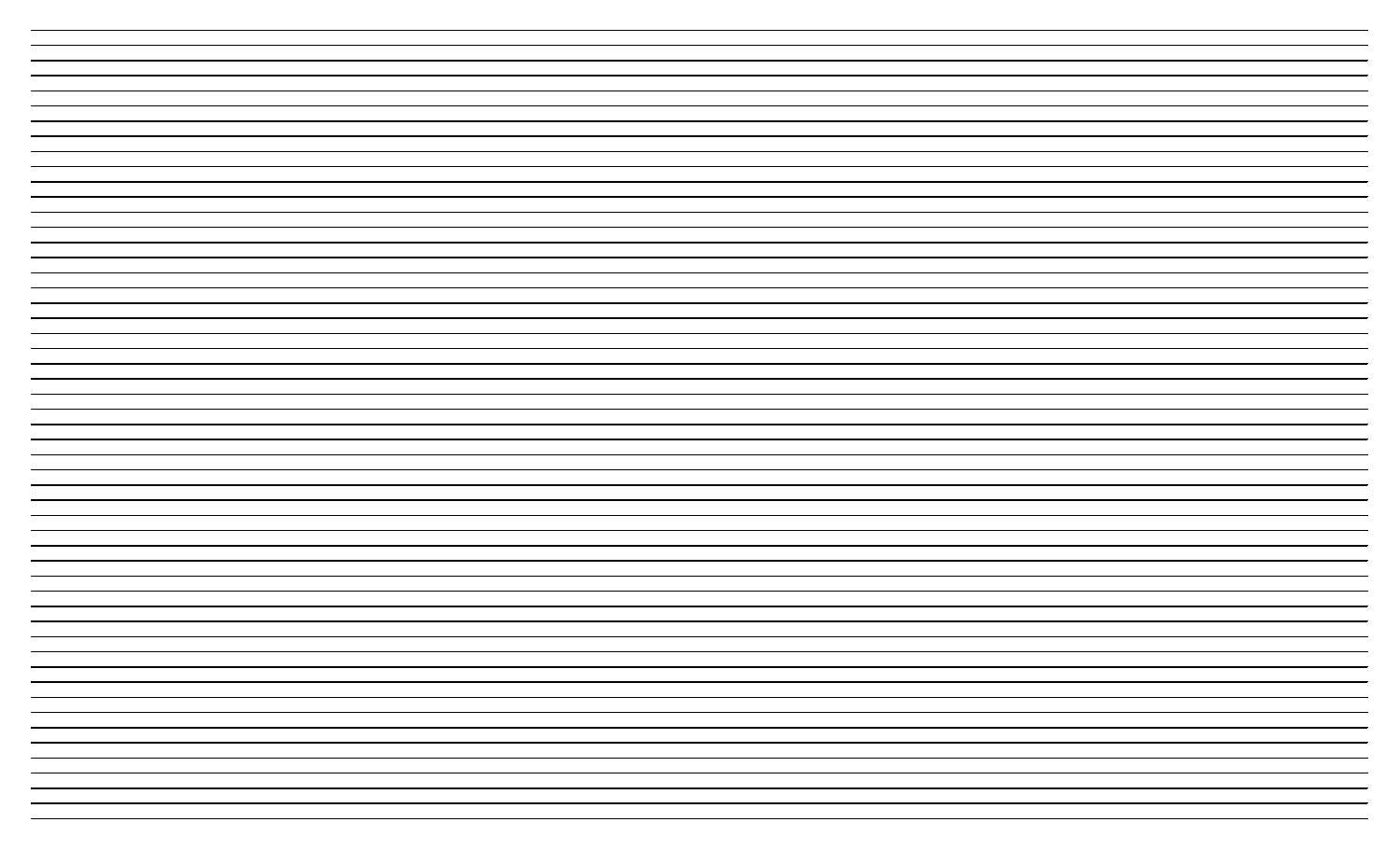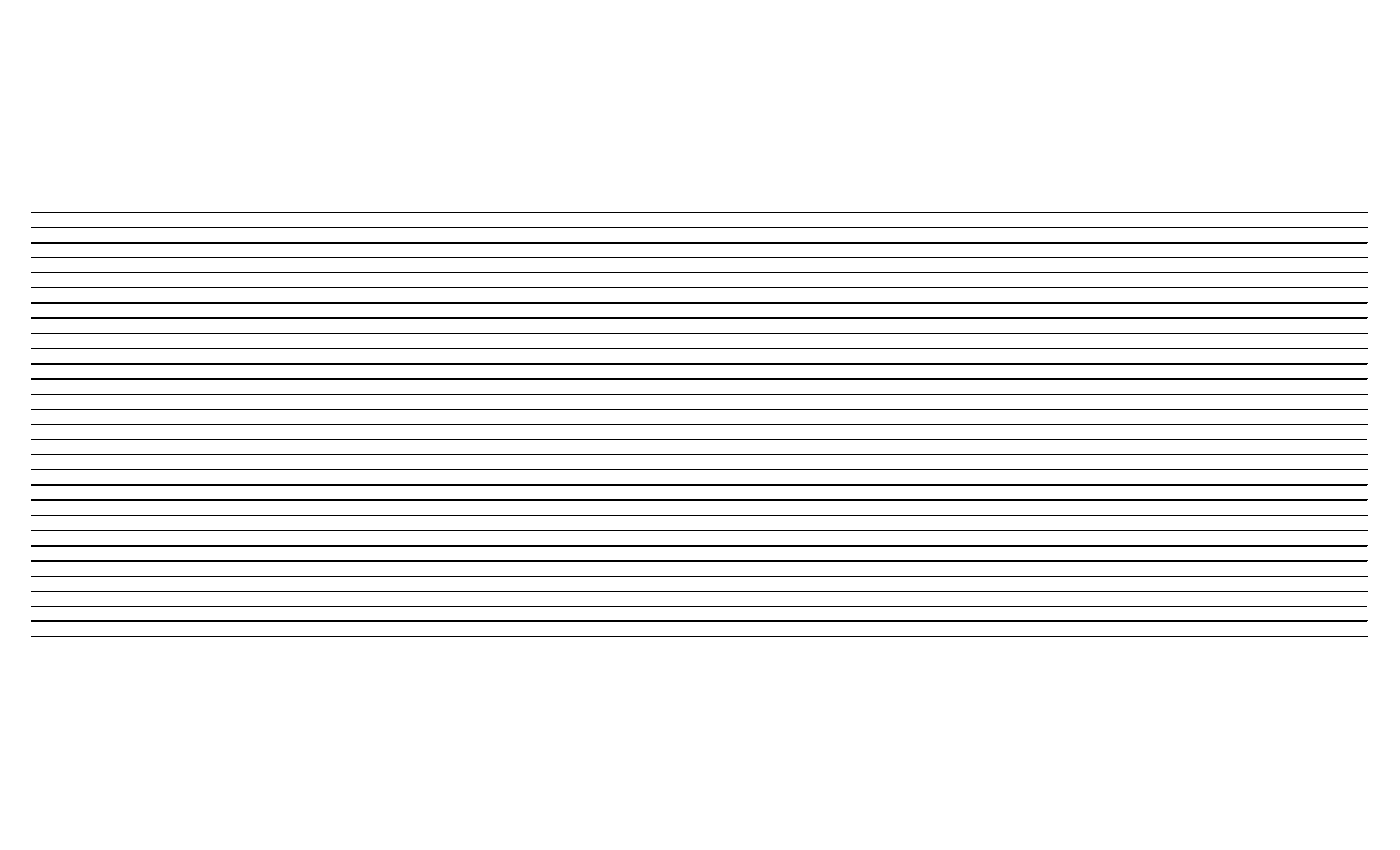**Agency Name:** 

**WORKER'S COMPENSATION COMMISSION**

**Agency Code: #N/A Section: #N/A** 

**Fiscal Year 2019-2020 Accountability Report**

|                                                  |                               |                                                        | <b>Partner Template</b>   |
|--------------------------------------------------|-------------------------------|--------------------------------------------------------|---------------------------|
| <b>Name of Partner Entity</b>                    | <b>Type of Partner Entity</b> | <b>Description of Partnership</b>                      | <b>Associated Goal(s)</b> |
| Governor's Office                                | <b>State Government</b>       | appointment of commissioners, budget approval          |                           |
| <b>General Assembly</b>                          | <b>State Government</b>       | approval of statutues and regulations, budget          |                           |
| SC Department of Vocational Rehabilitation       | <b>State Government</b>       | Data sharing to provide referrals for claimants        |                           |
| SC Department of Vocational Rehabilitation       | <b>State Government</b>       | Use of facilities to conduct hearings                  |                           |
| SC Department of Employment and Workforce        | <b>State Government</b>       | Data sharing to determine employers insurance coverage |                           |
| <b>SC Municipalities</b>                         | <b>Local Government</b>       | Use of courtroom facilities to conduct hearings        |                           |
| <b>SC Counties</b>                               | Local Government              | Use of courtroom facilities to conduct hearings        |                           |
| <b>Council of Governments</b>                    | Local Government              | Use of courtroom facilities to conduct hearings        |                           |
| <b>NCCI</b>                                      | Non-Governmental Organization | Data sharing for insurance coverage compliance         |                           |
| <b>External Consultant</b>                       | Non-Governmental Organization | Annual renewal of Medical Fee Schedule                 |                           |
| <b>Center for Medicaid and Medicare Services</b> | <b>Federal Government</b>     | Annual data sharing for medical fee schedule           |                           |
| <b>SC Court System</b>                           | <b>State Government</b>       | adjudication of appeals                                |                           |
| <b>SC Division of Technology</b>                 | <b>State Government</b>       | contract services for technology infrasture            |                           |
| SC Department of Administration                  | <b>State Government</b>       | MOA for financial administrative services              |                           |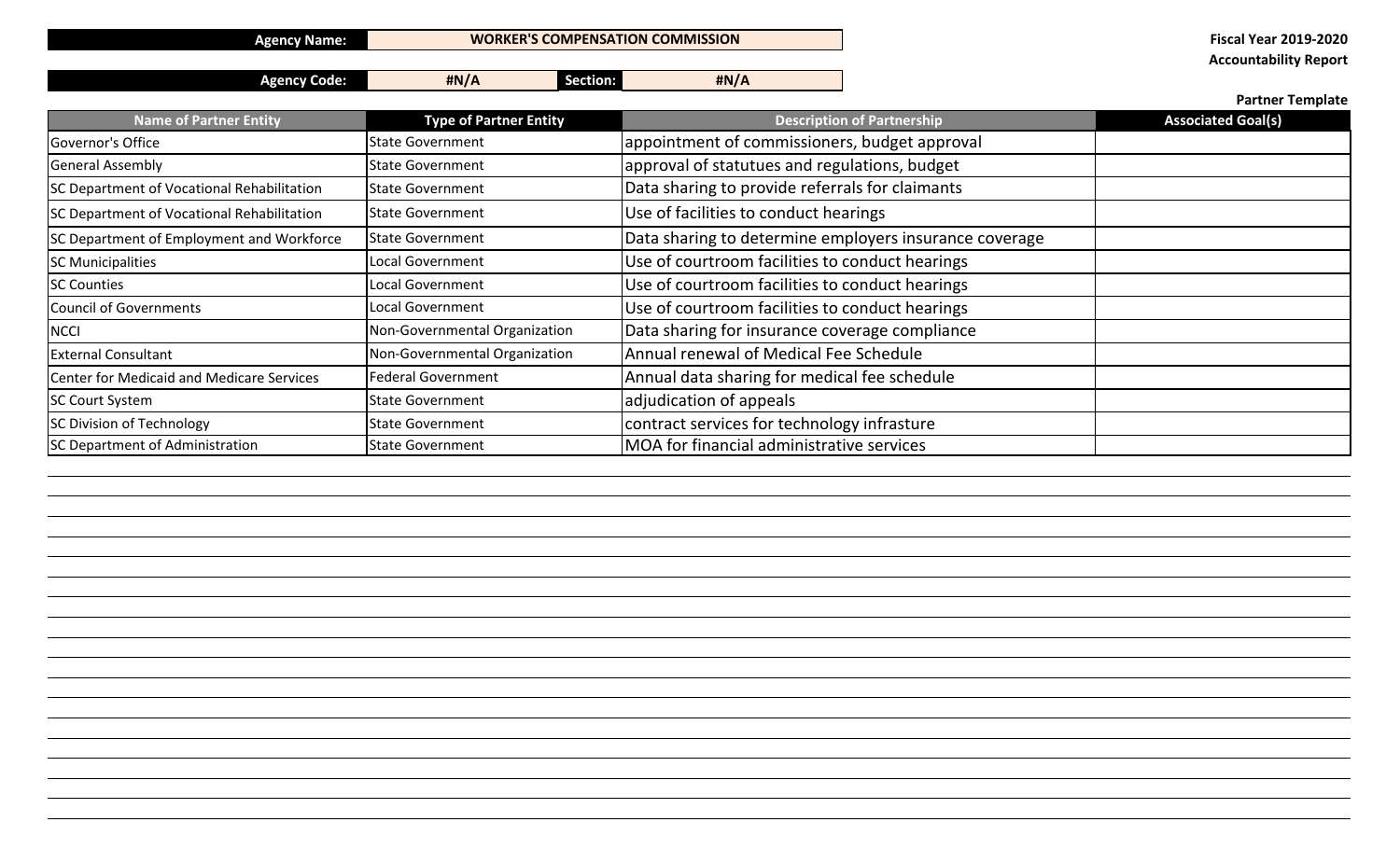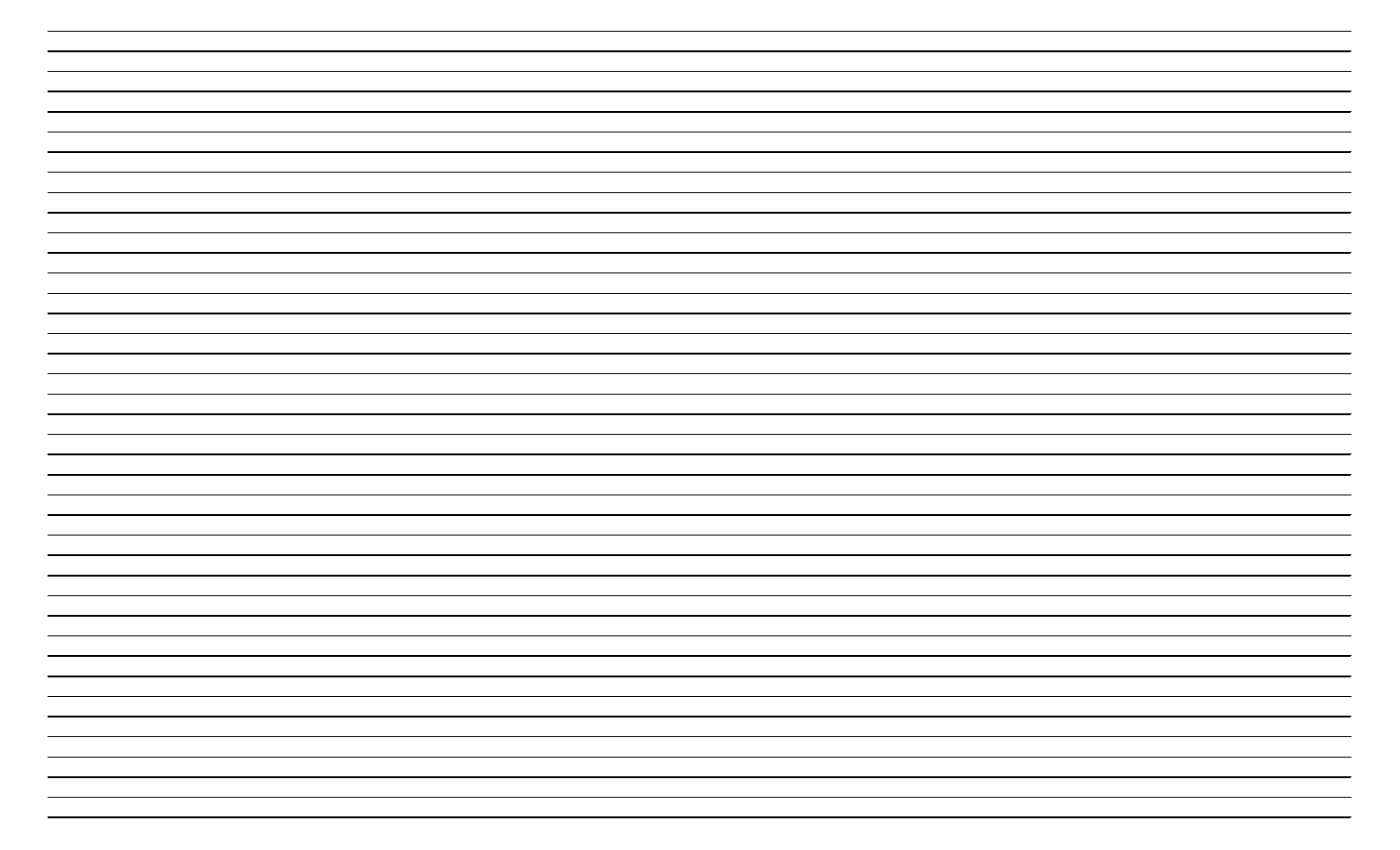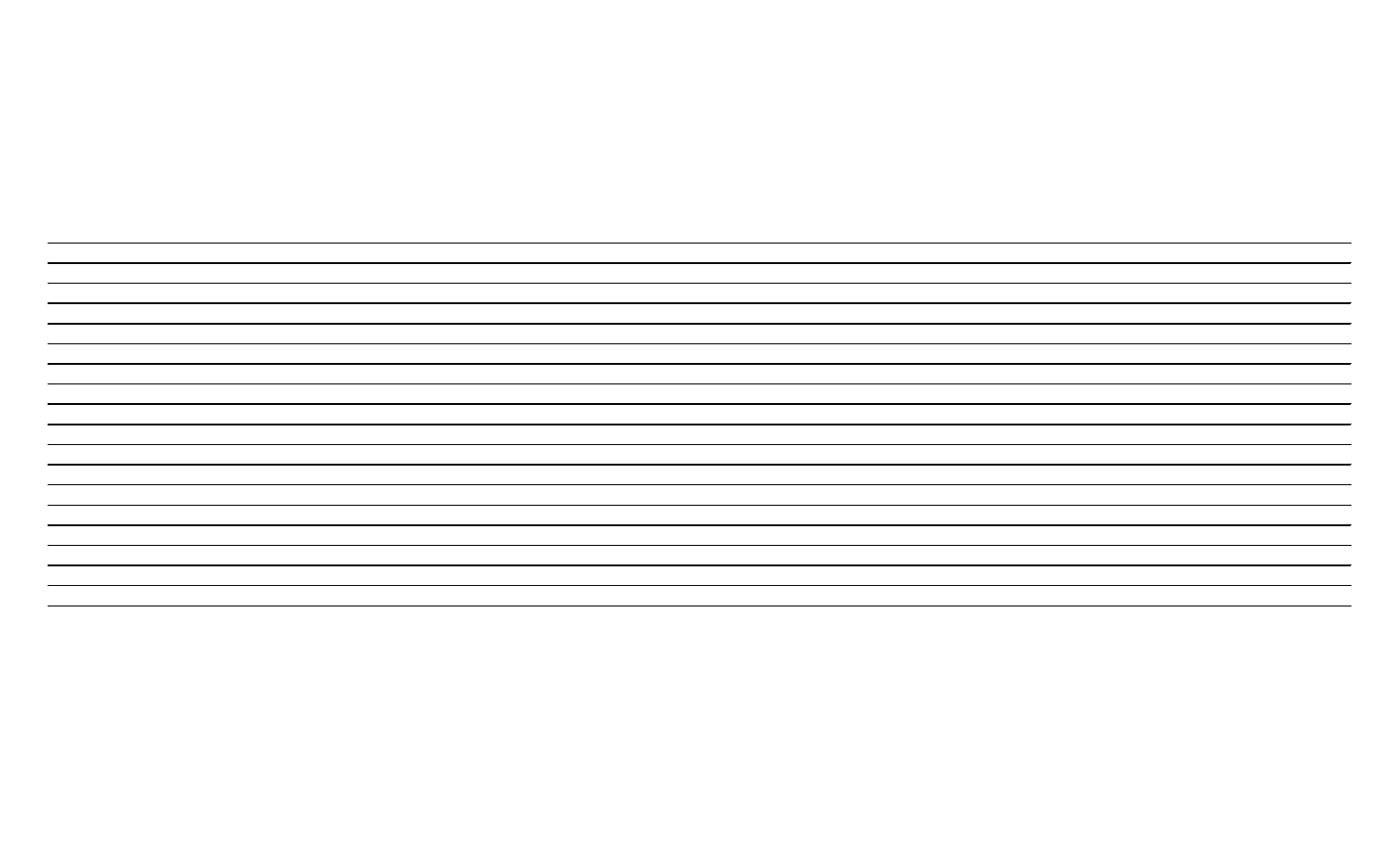| <b>Agency Name:</b>     |                                    | <b>WORKER'S COMPENSATION COMMISSION</b>      |                                                                     |                       |                               |                                                                                          |                                                                          | <b>Fiscal Year 2019-2020</b>                               |
|-------------------------|------------------------------------|----------------------------------------------|---------------------------------------------------------------------|-----------------------|-------------------------------|------------------------------------------------------------------------------------------|--------------------------------------------------------------------------|------------------------------------------------------------|
|                         |                                    |                                              |                                                                     |                       |                               |                                                                                          |                                                                          | <b>Accountability Report</b>                               |
| <b>Agency Code:</b>     | #N/A                               | Section:                                     | #N/A                                                                |                       |                               |                                                                                          |                                                                          | <b>Report and External Review Template</b>                 |
| Item                    | Is this a Report, Review, or both? | <b>Report or Review Name</b>                 | Name of Entity Requesting the<br><b>Report or Conducting Review</b> | <b>Type of Entity</b> | <b>Reporting</b><br>Frequency | <b>Current Fiscal Year: Submission</b><br><b>Date or Review Timeline</b><br>(MM/DD/YYYY) | Summary of Information Requested in the Report or<br>Reviewed            | Method to Access the Report or Information from the Review |
| 1                       | <b>External Review and Report</b>  | <b>Small Business Minority Enterprise</b>    | Governor's office                                                   | State                 | Quarterly                     |                                                                                          | Amount of purchases from vendors eligilble as small<br>minority business | Electronic                                                 |
| $\overline{2}$          | <b>External Review and Report</b>  | EEOC                                         | SC Human Affairs Office                                             | State                 | Annually                      |                                                                                          | Annual employment EEOC statistics                                        | Electronic                                                 |
| $\overline{\mathbf{3}}$ | <b>External Review and Report</b>  | <b>Accountability Report</b>                 | Department of Administration                                        | State                 | Annually                      |                                                                                          | Strategic plan, performance measures                                     | Electronic                                                 |
| $\overline{4}$          | <b>External Review and Report</b>  | <b>Recycling Report</b>                      | <b>DHEC</b>                                                         | State                 | Annually                      |                                                                                          | Amount of products recycled by agency                                    | Electronic                                                 |
| - 5                     | <b>External Review and Report</b>  | <b>Commission Annual Report</b>              | <b>General Assembly</b>                                             | State                 | Annually                      |                                                                                          | Commission actifivies, achievements                                      | Electronic                                                 |
| 6                       | <b>External Review and Report</b>  | Report of Revenues Collected under Act<br>95 | <b>General Assembly</b>                                             | State                 | Annually                      |                                                                                          | Annual revenue received                                                  | Electronic                                                 |
| $\overline{7}$          | <b>External Review and Report</b>  | <b>CAFR Year End Reports</b>                 | Comptroller General's Office                                        | State                 | Annually                      |                                                                                          | Financial Year End Closing reports                                       | Electronic                                                 |
| 8                       | <b>External Review and Report</b>  | <b>Outstanding Debt Collection</b>           | Comptroller General's Office                                        | State                 | Annually                      |                                                                                          | Amount of outstanding debt owed to Commission                            | Electronic                                                 |
| -9                      | Internal Review and Report         | Salaries and Wages Paid                      | <b>DEW</b>                                                          | State                 | Quarterly                     |                                                                                          | Amount of wages paid to employees                                        | Electronic                                                 |
| 10                      | <b>External Review and Report</b>  | Annual Workplace Accidents                   | SC Department of LLR                                                | State                 | Annually                      |                                                                                          | Number of accidents reported to the Commission                           | Electronic                                                 |
|                         |                                    |                                              |                                                                     |                       |                               |                                                                                          |                                                                          |                                                            |
|                         |                                    |                                              |                                                                     |                       |                               |                                                                                          |                                                                          |                                                            |
|                         |                                    |                                              |                                                                     |                       |                               |                                                                                          |                                                                          |                                                            |
|                         |                                    |                                              |                                                                     |                       |                               |                                                                                          |                                                                          |                                                            |
|                         |                                    |                                              |                                                                     |                       |                               |                                                                                          |                                                                          |                                                            |